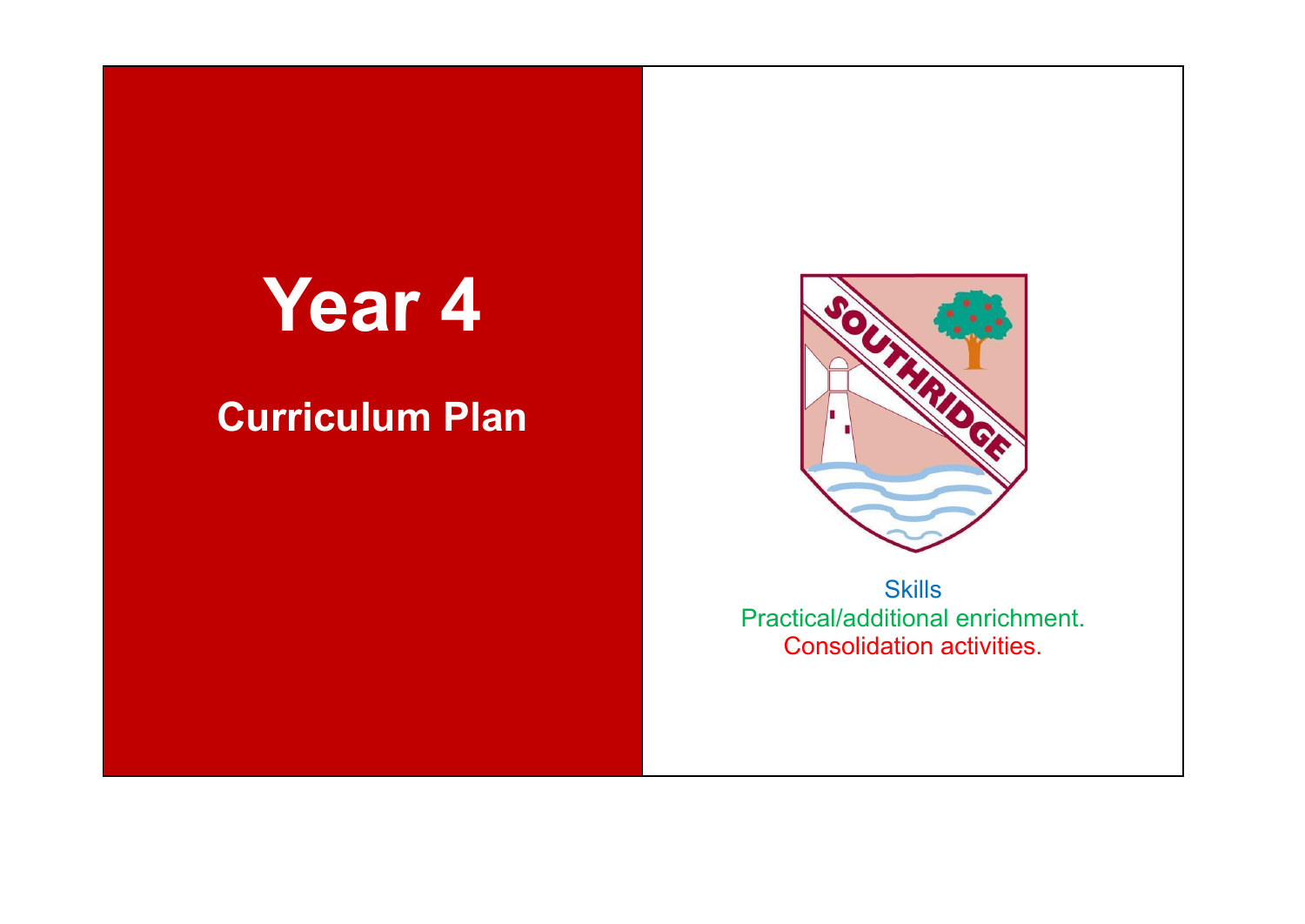| <b>Year 4 Autumn 1</b>                                                                                                                                                                                                                                                                                                                                                                                                                                                                                                                                                                                                                                                                                                                                                                                                                                                                                                                                                                                                                                                                                                                                                                                                                                                                                                                                                                             |                  |                                                                                                                                                                                                                                                                                                                                                                                                                                                                                                                                                                                                                                                                                                                                                                                                                                                                                                                                                                                                                                                                                                                                                                                                                                                                                                                                                                                                     |  |  |
|----------------------------------------------------------------------------------------------------------------------------------------------------------------------------------------------------------------------------------------------------------------------------------------------------------------------------------------------------------------------------------------------------------------------------------------------------------------------------------------------------------------------------------------------------------------------------------------------------------------------------------------------------------------------------------------------------------------------------------------------------------------------------------------------------------------------------------------------------------------------------------------------------------------------------------------------------------------------------------------------------------------------------------------------------------------------------------------------------------------------------------------------------------------------------------------------------------------------------------------------------------------------------------------------------------------------------------------------------------------------------------------------------|------------------|-----------------------------------------------------------------------------------------------------------------------------------------------------------------------------------------------------------------------------------------------------------------------------------------------------------------------------------------------------------------------------------------------------------------------------------------------------------------------------------------------------------------------------------------------------------------------------------------------------------------------------------------------------------------------------------------------------------------------------------------------------------------------------------------------------------------------------------------------------------------------------------------------------------------------------------------------------------------------------------------------------------------------------------------------------------------------------------------------------------------------------------------------------------------------------------------------------------------------------------------------------------------------------------------------------------------------------------------------------------------------------------------------------|--|--|
| <b>History</b>                                                                                                                                                                                                                                                                                                                                                                                                                                                                                                                                                                                                                                                                                                                                                                                                                                                                                                                                                                                                                                                                                                                                                                                                                                                                                                                                                                                     | <b>Geography</b> | <b>Electricity</b>                                                                                                                                                                                                                                                                                                                                                                                                                                                                                                                                                                                                                                                                                                                                                                                                                                                                                                                                                                                                                                                                                                                                                                                                                                                                                                                                                                                  |  |  |
| <b>Ancient Egypt</b><br>The achievements of the earliest civilizations $-$ an overview of where and when the<br>first civilizations appeared and a depth study of <b>Ancient Eavpt</b> ;<br>• Locate ancient Egypt in time and place.<br>• Understand that information can be classified in different ways.<br>• Observe an object in detail and make inferences and deductions.<br>• Record information about an object accurately.<br>• Make deductions about life in the past from pictures of the landscape.<br>• Find out how much of the life of Egypt depended on the Nile - provided<br>food, water, transport.<br>• Classify information in various ways.<br>• Research the range of objects which have survived from ancient Egypt.<br>• Make inferences from objects about the way of life in ancient Egypt.<br>• Understand about aspects of life in ancient Egypt.<br>• Make inferences and deductions from objects and pictures.<br>• Understand what we know about the past is dependent on what has<br>survived.<br>• Find out about Egyptian tombs, pyramids and burial sites.<br>• Use sources of information in ways which go beyond simple observation.<br>• Understand the limitations of what we can find out about ancient Egypt<br>from what has survived.<br>• Produce structured accounts about life in ancient Egypt – studying about<br>Pharoahs, pyramids, tombs etc. | N/A              | Electricity<br>identify common appliances that run on electricity<br>construct a simple series electrical circuit, identifying and naming its<br>basic parts, including cells, wires, bulbs, switches and buzzers<br>identify whether or not a lamp will light in a simple series circuit,<br>based on whether or not the lamp is part of a complete loop with a<br>battery<br>recognise that a switch opens and closes a circuit and associate this<br>with whether or not a lamp lights in a simple series circuit<br>recognise some common conductors and insulators, and associate<br>metals with being good conductors<br>Alternative sources of energy<br>Set up a simple practical enquiry.<br>Record findings using drawings.<br>Use results to make predictions.<br>Associate the brightness of a lamp or the volume of a buzzer with<br>the number and voltage of cells used in the circuit.<br>Compare and give reasons for variations in how components<br>function, including the brightness of bulbs, the loudness of buzzers<br>and the on/off position of switches<br>Use recognised symbols when representing a simple circuit in a<br>diagram<br>Take repeat measurements of data with precision using a<br>data-logger.<br>Explain the degree of trust can be had in results.<br>Plan a fair-test by recognising the control variables.<br>Use predictions to set up fair tests. |  |  |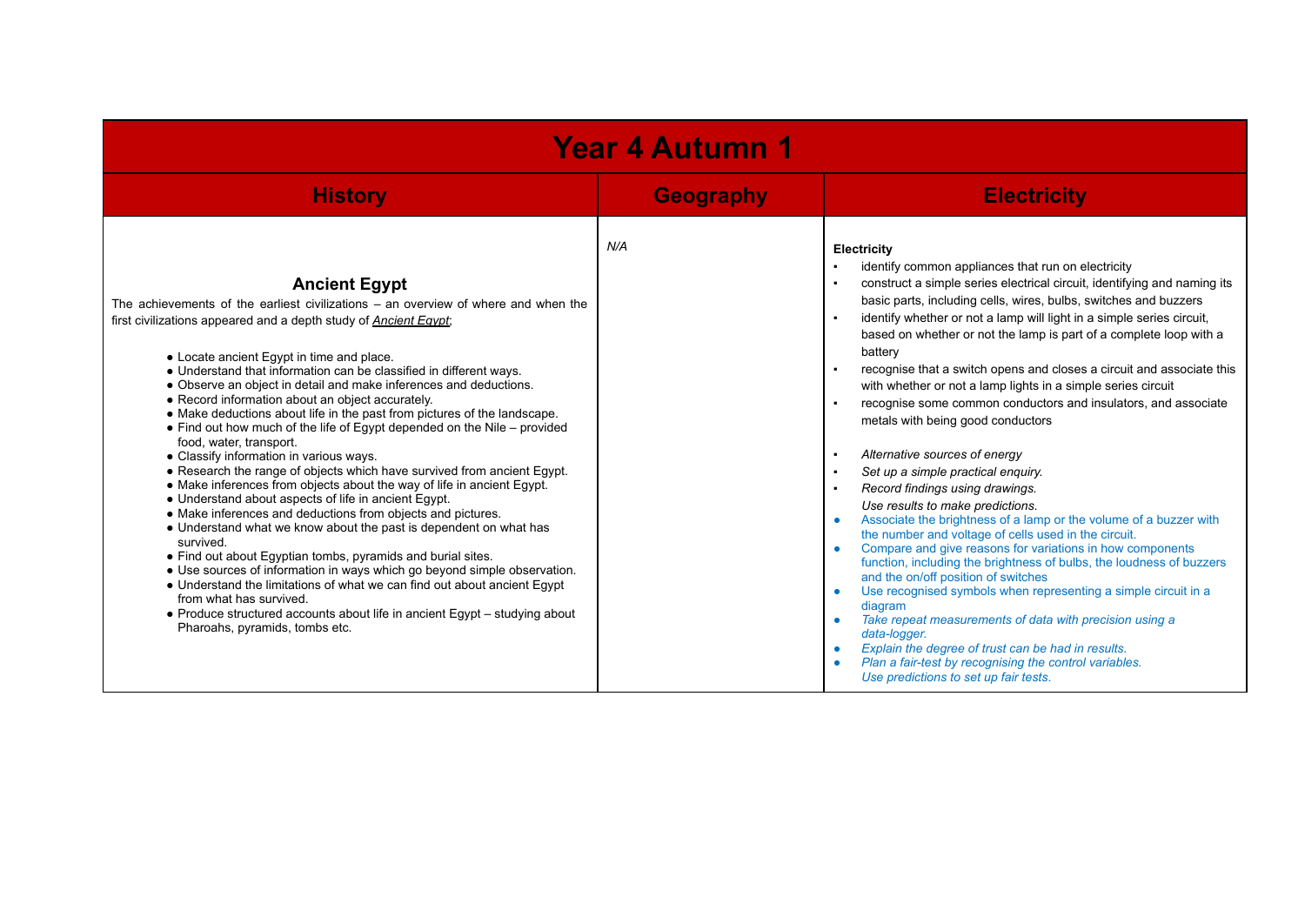| <b>Year 4 Autumn 1</b>                                                                                                                                                                                                                                                                                                                                                                                                                                                                                                                                                        |                                                                                                                                                                                                                                                                                                                                                                              |                                                                                                                                                                                                                                                                                                                                                                                                                                                                                                                                                                                                                                                                                                                                                                                                                                                                                                                                                                                                                                                                                                           |                                                                                                                                                                                                                                                                                                                                                                                                                                                                                                                                                                                                                      |  |
|-------------------------------------------------------------------------------------------------------------------------------------------------------------------------------------------------------------------------------------------------------------------------------------------------------------------------------------------------------------------------------------------------------------------------------------------------------------------------------------------------------------------------------------------------------------------------------|------------------------------------------------------------------------------------------------------------------------------------------------------------------------------------------------------------------------------------------------------------------------------------------------------------------------------------------------------------------------------|-----------------------------------------------------------------------------------------------------------------------------------------------------------------------------------------------------------------------------------------------------------------------------------------------------------------------------------------------------------------------------------------------------------------------------------------------------------------------------------------------------------------------------------------------------------------------------------------------------------------------------------------------------------------------------------------------------------------------------------------------------------------------------------------------------------------------------------------------------------------------------------------------------------------------------------------------------------------------------------------------------------------------------------------------------------------------------------------------------------|----------------------------------------------------------------------------------------------------------------------------------------------------------------------------------------------------------------------------------------------------------------------------------------------------------------------------------------------------------------------------------------------------------------------------------------------------------------------------------------------------------------------------------------------------------------------------------------------------------------------|--|
| <b>Technology</b>                                                                                                                                                                                                                                                                                                                                                                                                                                                                                                                                                             | <b>Computing</b><br>All planning from NT ict plans.                                                                                                                                                                                                                                                                                                                          | Art                                                                                                                                                                                                                                                                                                                                                                                                                                                                                                                                                                                                                                                                                                                                                                                                                                                                                                                                                                                                                                                                                                       | <b>PE-follow PE hub</b><br>scheme.                                                                                                                                                                                                                                                                                                                                                                                                                                                                                                                                                                                   |  |
| <b>Mechanisms: Slingshot Cars</b><br>Pupils use kinetic energy to power slingshot<br>cars, designing and making their own and<br>then testing their effectiveness in time trials.<br>Design<br>Developing designs using the views of others<br>to improve them.<br>Using nets and tabs to design and make the<br>car body.<br>Make<br>Measuring, marking, cutting and assembling<br>accurately.<br>Evaluate<br>Testing products in time trials.<br><b>Technical knowledge</b><br>Component names (chassis, axle etc.)<br>Car body shape can impact speed (air<br>resistance). | Searching the web<br>A unit that looks at all elements of searching<br>the web with care and consideration, covering:<br>searching tricks, validating websites, improving<br>your searches, searching images and<br>searching online maps.<br>use technology safely, respectfully and<br>responsibly; know a range of ways to report<br>concerns and inappropriate behaviour | <b>Drawing</b> - pencil, wax, chalk, ink, pen, brushes<br>As Year 3, plus make pencil and charcoal<br>$\bullet$<br>studies of people in action.<br>Build on the concepts of scale and<br>$\bullet$<br>proportion.<br>Encourage more accurate drawings of<br>$\bullet$<br>whole people, building on their work on<br>facial features to include proportion.<br>placement and shape of body.<br>Look at and discuss the similarities and<br>$\bullet$<br>differences with real life figures and the<br>representation of Eqyptian gods and<br>goddesses from wall paintings. A4(wrist<br>movement), larger (to involve development<br>of arm and upper body movement and<br>visual perceptions).<br>Drawing from direction<br>$\bullet$<br>Build on work on facial detail and<br>proportion. Look at Egyptian death masks.<br>Identify and draw the effect of light<br>(shadows) on a surface, on objects and<br>people<br>Work on a variety of scales<br><b>Suggested Artists:</b><br>Eqyptian Art / Art Deco<br>Context:<br>Egyptian Gods and Goddesses, Death<br>Masks<br>Egyptian day-Durham university | Invasion Games-tag rugby.<br>Problem solving and Inventing Games<br>(Invasion Focus)<br>• Consolidate and improve skills in<br>creative and problem solving<br>situation.<br>Adapt and transfer appropriate<br>$\bullet$<br>principles of play and tactics.<br>Make up rules and be prepared to<br>modify or change them.<br>Cooperate and make collective<br>decisions.<br>Tag rugby festival.<br>Dance unit 1<br>Respond imaginatively to a range<br>$\bullet$<br>of stimuli related to character<br>Use simple movement patterns to<br>structure dance phrases.<br>Evaluate dance following specific<br>criteria. |  |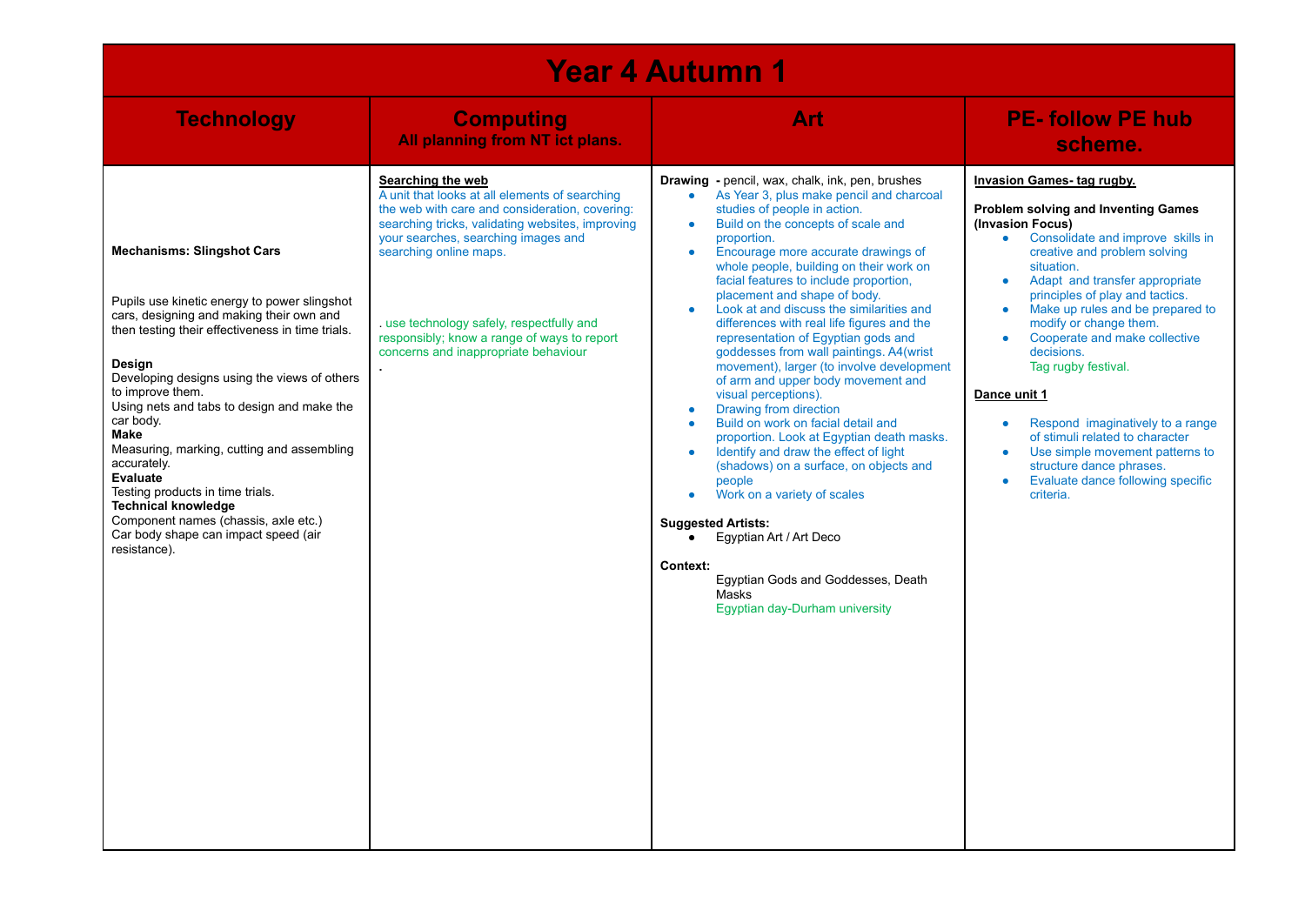| <b>Year 4 Autumn 1</b>                                                                                                                                                                                                                                                                                                                                                      |                                                                                                                                                                                                                                                                                                                                                                                                                                                                                                                                                                   |                                                                                                                                                                                                 |                                                                                                                                                                                                                                     |  |  |
|-----------------------------------------------------------------------------------------------------------------------------------------------------------------------------------------------------------------------------------------------------------------------------------------------------------------------------------------------------------------------------|-------------------------------------------------------------------------------------------------------------------------------------------------------------------------------------------------------------------------------------------------------------------------------------------------------------------------------------------------------------------------------------------------------------------------------------------------------------------------------------------------------------------------------------------------------------------|-------------------------------------------------------------------------------------------------------------------------------------------------------------------------------------------------|-------------------------------------------------------------------------------------------------------------------------------------------------------------------------------------------------------------------------------------|--|--|
| <b>Music</b>                                                                                                                                                                                                                                                                                                                                                                | <b>RE</b>                                                                                                                                                                                                                                                                                                                                                                                                                                                                                                                                                         | <b>French</b>                                                                                                                                                                                   | <b>PSHCE</b>                                                                                                                                                                                                                        |  |  |
| Charanga' Core Music unit - Mamma Mia (Pop)<br>ABBA are one the most successful pop bands in the history of popular<br>music.<br>As well as learning to sing, play, improvise and compose with the well<br>known song Mamma Mia, children will listen and appraise more ABBA hits.<br><b>Trumpet</b><br>The trumpet course is aimed at key stage 2 and contains interactive | <b>Belief</b><br><b>Authority</b><br><b>Expressions of Belief</b><br>Impact of Belief.<br>Note: Whole school approach to<br><b>Christmas/Easter</b>                                                                                                                                                                                                                                                                                                                                                                                                               | Unit 4 - Les Animaux<br>Numbers 31-40<br>Names of pets<br>Revision of masculine<br>$\bullet$<br>and feminine nouns<br>Opinions about pets<br>$\bullet$<br>Revision of plural nouns<br>$\bullet$ | <b>British Values</b><br>How do rules and laws affect me?<br>To know why we need rules<br>and how they help us at<br>home, school and in the<br>community. To understand<br>that rules are needed to<br>ensure fairness and safety. |  |  |
| resources and detailed lesson plans. This is delivered by a North Tyneside<br>Peripatetic teacher.                                                                                                                                                                                                                                                                          | How and why is Christmas celebrated by<br>Christians?                                                                                                                                                                                                                                                                                                                                                                                                                                                                                                             |                                                                                                                                                                                                 | Being Me in My World                                                                                                                                                                                                                |  |  |
| Great Composers - Baroque period - Albinoni-Adagio in G minor<br>Bach-Brandenburg Concerto No 1<br>Children will learn a variety of songs taken from 'Charanga'                                                                                                                                                                                                             | How and why is Easter celebrated by<br><b>Christians?</b><br>What do we know about the Bible and why<br>is it important to Christians?                                                                                                                                                                                                                                                                                                                                                                                                                            |                                                                                                                                                                                                 | Becoming a class 'team'<br>Being a school citizen<br>Rights, responsibilities and<br>democracy                                                                                                                                      |  |  |
|                                                                                                                                                                                                                                                                                                                                                                             | Belief:<br>The nature of God as Creator, Just,<br>Ruler, Loving, Holy, Powerful, God who<br>provides and forgives. Shown through<br>metaphors for God (e.g. God as Potter,<br>Father, Rock, Shepherd, Shield) and<br>through stories, symbols, art, icons.<br>The otherness of God (transcendent)<br>who inspires awe, wonder, devotion.                                                                                                                                                                                                                          |                                                                                                                                                                                                 | Rewards and consequences<br>Our learning charter<br>Owning our learning charter                                                                                                                                                     |  |  |
|                                                                                                                                                                                                                                                                                                                                                                             | Authority:<br>The Bible as the sacred book, the 'Big<br>$\bullet$<br>Picture' story of the Bible in showing<br>God's relationship with humanity:<br>Creation and Fall, Incarnation, Salvation;<br>its importance and impact for Christians<br>today.<br>Different types of writing (Old Testament<br>and New Testament).<br><b>Expressions of Belief:</b><br>Prayer and its importance for Christians,<br>including different types of prayer<br>(adoration, confession, thanksgiving,<br>supplication), The Lord's Prayer,<br>individual prayer, aids to prayer. |                                                                                                                                                                                                 |                                                                                                                                                                                                                                     |  |  |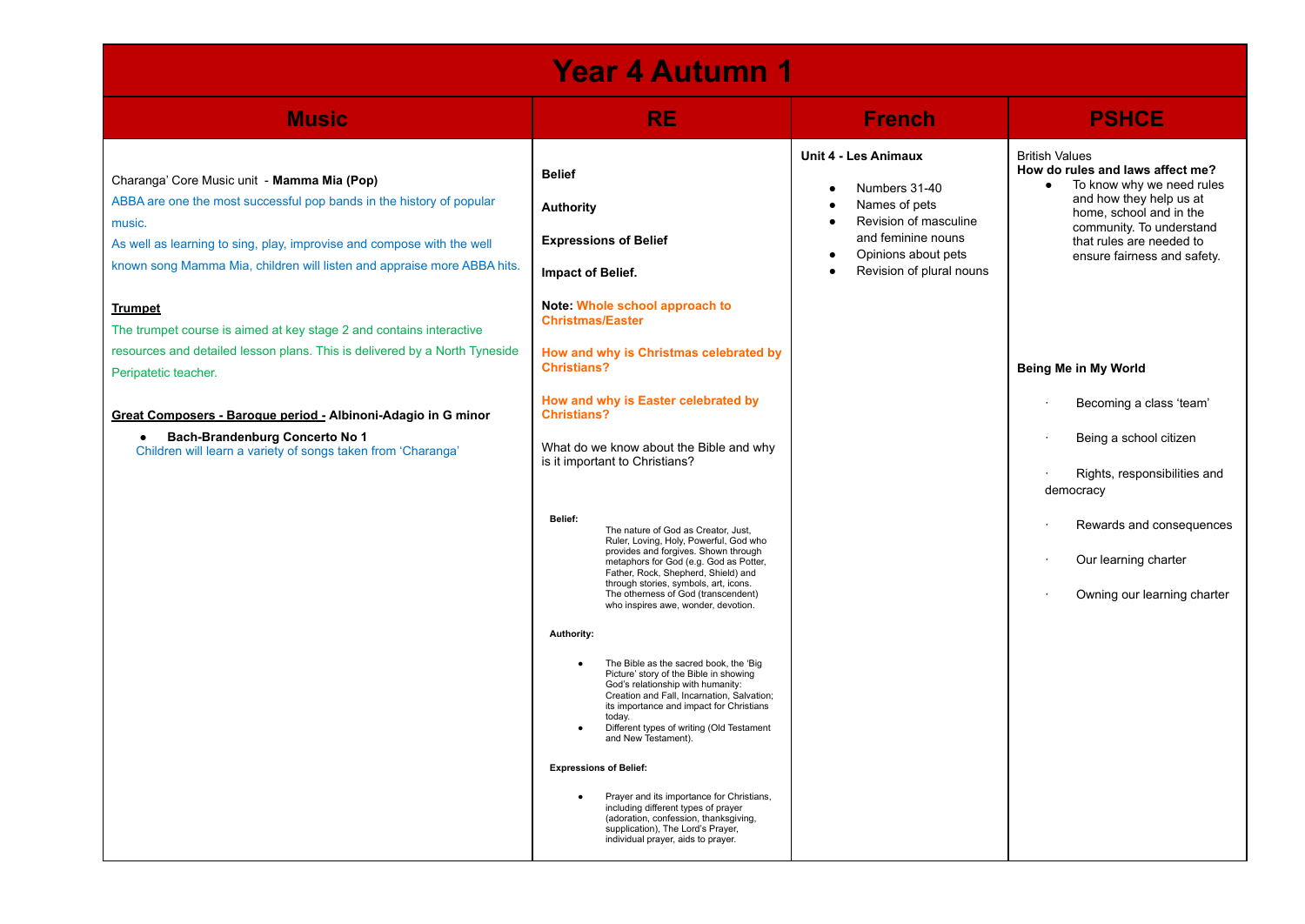| How commitment, belonging and<br>$\bullet$<br>religious identity are expressed through<br>rituals and ceremonies e.g. first<br>communion, confirmation, membership<br>ceremony.<br><b>Impact of Belief:</b>                                                                                                                                                                                                                                                                                                                                                                                                                                                                                                                                                                                                                    |  |
|--------------------------------------------------------------------------------------------------------------------------------------------------------------------------------------------------------------------------------------------------------------------------------------------------------------------------------------------------------------------------------------------------------------------------------------------------------------------------------------------------------------------------------------------------------------------------------------------------------------------------------------------------------------------------------------------------------------------------------------------------------------------------------------------------------------------------------|--|
| How belief in God will affect Christians<br>$\bullet$<br>e.g. their belief in life after death, going<br>to church, praying.<br>How Christians today live by a moral<br>$\bullet$<br>code based on the teaching of Jesus<br>(love God and love your neighbour as<br>yourself) and how this is demonstrated<br>through their actions and attitudes by<br>showing love, forgiveness, charity e.g.<br>work of local churches, Christian<br>charities such as CAFOD, Christian Aid,<br>Salvation Army and individuals.<br>How Christians show commitment and<br>$\bullet$<br>belonging to the Christian community<br>e.g. going to worship, voluntary work<br>within the church, giving money.<br>Introduction to how Christian values will<br>$\bullet$<br>affect views on moral issues e.g. the<br>environment, care for others. |  |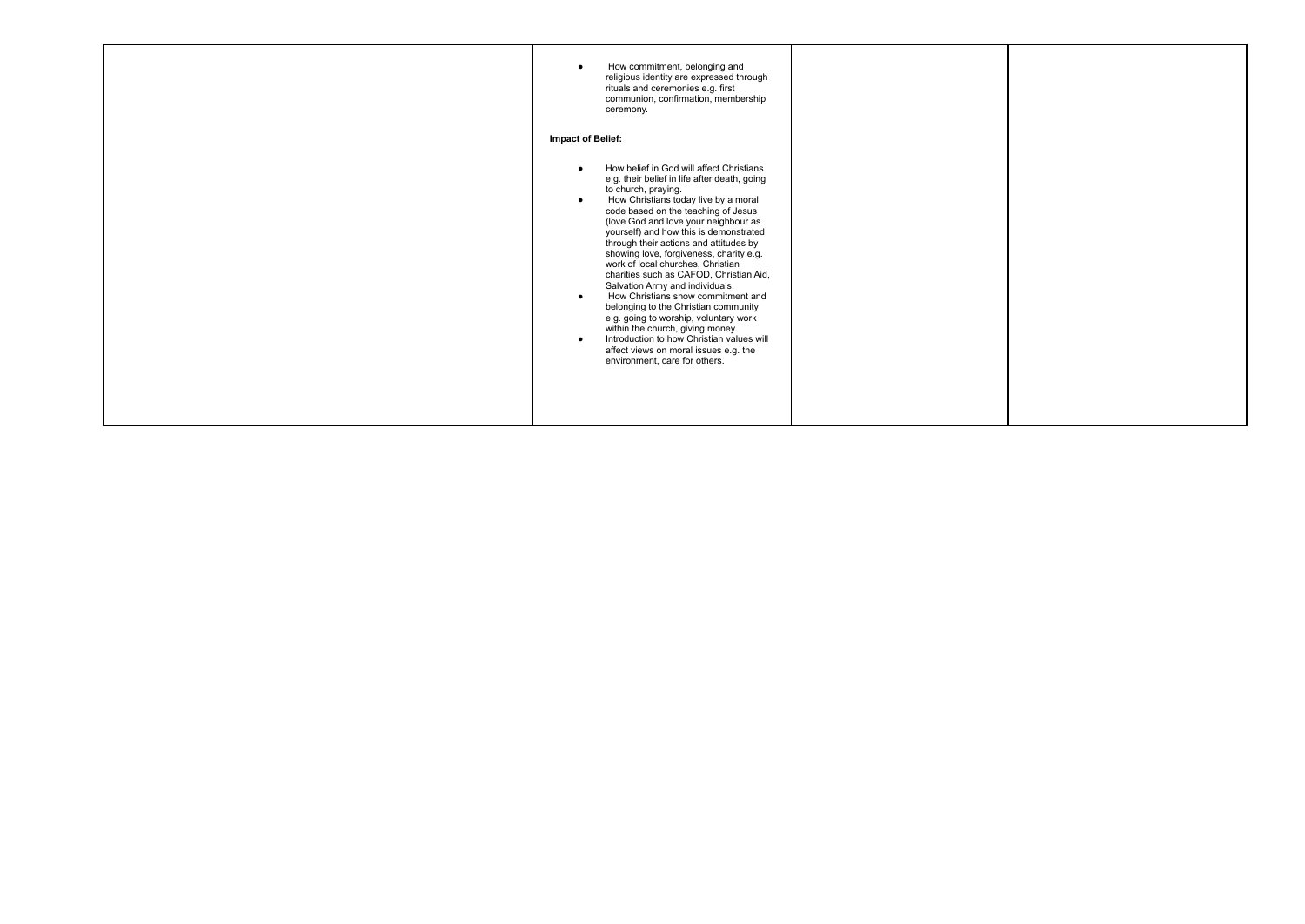| <b>Year 4 Autumn 2</b> |                                                                                                                                                                                                                                                                                                                                                                                                                                                                                                                                                                                                                                                                                                                                                                                                                                                                                                                                                                                                                                                                                                                                                                                                                                                                                                                                                                                                                                                                                                                                                                                                                                                                                                                                                                                                                                                                                                                                                                                                                                                                                                                                                                                                                                                                                          |                                                                                                                                                                                                                                                                                                                                                                                                                                                                                                                                                                                                                                                                                                                                                                                                                                                                                                        |  |  |
|------------------------|------------------------------------------------------------------------------------------------------------------------------------------------------------------------------------------------------------------------------------------------------------------------------------------------------------------------------------------------------------------------------------------------------------------------------------------------------------------------------------------------------------------------------------------------------------------------------------------------------------------------------------------------------------------------------------------------------------------------------------------------------------------------------------------------------------------------------------------------------------------------------------------------------------------------------------------------------------------------------------------------------------------------------------------------------------------------------------------------------------------------------------------------------------------------------------------------------------------------------------------------------------------------------------------------------------------------------------------------------------------------------------------------------------------------------------------------------------------------------------------------------------------------------------------------------------------------------------------------------------------------------------------------------------------------------------------------------------------------------------------------------------------------------------------------------------------------------------------------------------------------------------------------------------------------------------------------------------------------------------------------------------------------------------------------------------------------------------------------------------------------------------------------------------------------------------------------------------------------------------------------------------------------------------------|--------------------------------------------------------------------------------------------------------------------------------------------------------------------------------------------------------------------------------------------------------------------------------------------------------------------------------------------------------------------------------------------------------------------------------------------------------------------------------------------------------------------------------------------------------------------------------------------------------------------------------------------------------------------------------------------------------------------------------------------------------------------------------------------------------------------------------------------------------------------------------------------------------|--|--|
| <b>History</b>         | <b>Geography</b>                                                                                                                                                                                                                                                                                                                                                                                                                                                                                                                                                                                                                                                                                                                                                                                                                                                                                                                                                                                                                                                                                                                                                                                                                                                                                                                                                                                                                                                                                                                                                                                                                                                                                                                                                                                                                                                                                                                                                                                                                                                                                                                                                                                                                                                                         | <b>Science</b>                                                                                                                                                                                                                                                                                                                                                                                                                                                                                                                                                                                                                                                                                                                                                                                                                                                                                         |  |  |
| No History Unit        | Beyond the Magic Kingdom: What is the sunshine<br>state really like?<br>Why is the Magic Kingdom the most popular theme park in the world?<br>Identify, describe and explain the function and attraction of theme<br>parks around the world and in particular the Magic Kingdom in<br>Florida<br>Where is the Magic Kingdom?<br>Identify, locate, compare and contrast the constituent states of the<br>United States of America and recognise and describe key<br>geographical features of one state other than Florida<br>Why do tourists come to the Magic Kingdom from some countries and not<br>others?<br>Observe, describe, explain and begin to draw conclusions about<br>$\bullet$<br>the geographical pattern of the origin of visitors to the Magic<br>Kingdom from countries around the world<br>Why is the state of Florida a peninsula?<br>Recognise and describe the key geographical features of a<br>peninsula and compare and contrast the Floridian peninsula with a<br>number of peninsulas at different locations around the world<br>Why is the Kennedy Space Centre in Florida?<br>Recognise the key human and physical features and<br>achievements of the Kennedy Space Centre in Florida and explain<br>the geographical reasons for its location<br>Why are sea turtles endangered and what is the Florida Turtle Conservation<br>Society doing to protect them?<br>Describe and explain why sea turtles which live in the waters<br>around Florida are endangered and reach a judgement as to how<br>they might be conserved for the future<br>How and why is the climate of the Sunshine State different from where I<br>live?<br>Compare and contrast the climate of the United Kingdom and<br>$\bullet$<br>Florida and identify and explain the main differences particularly in<br>relation to temperature and sunshine hours<br>Reach a conclusion and make a judgement as to the best time<br>climatically for British tourists to holiday in Florida<br>How to Floridians cope with hurricanes?<br>Identify, describe and explain how hurricanes form and why they<br>present such a threat to the people of Florida and understand the<br>range of ways in which residents take measures to protect<br>themselves and property from potential damage | <b>States of Matter</b><br>Compare and group materials together, according to<br>whether they are solids, liquids or gases<br>$\blacksquare$<br>Observe that some materials change state when they<br>are heated or cooled, and measure or research the<br>temperature at which this happens in degrees Celsius<br>$(^{\circ}C)$<br>$\blacksquare$<br>Identify the part played by evaporation and<br>condensation in the water cycle and associate the rate<br>of evaporation with temperature<br>Set up a fair test.<br>×<br>Set up a simple test.<br>×<br>Use results to draw simple conclusions.<br>$\mathbf{r}$<br>Use a data logger to take accurate measurements.<br>18<br>$\alpha$<br>Use a thermometer to take accurate measurements.<br>Provide a written explanation.<br>$\sim$<br>Use straightforward scientific evidence to answer<br>$\bullet$<br>questions or to support their findings. |  |  |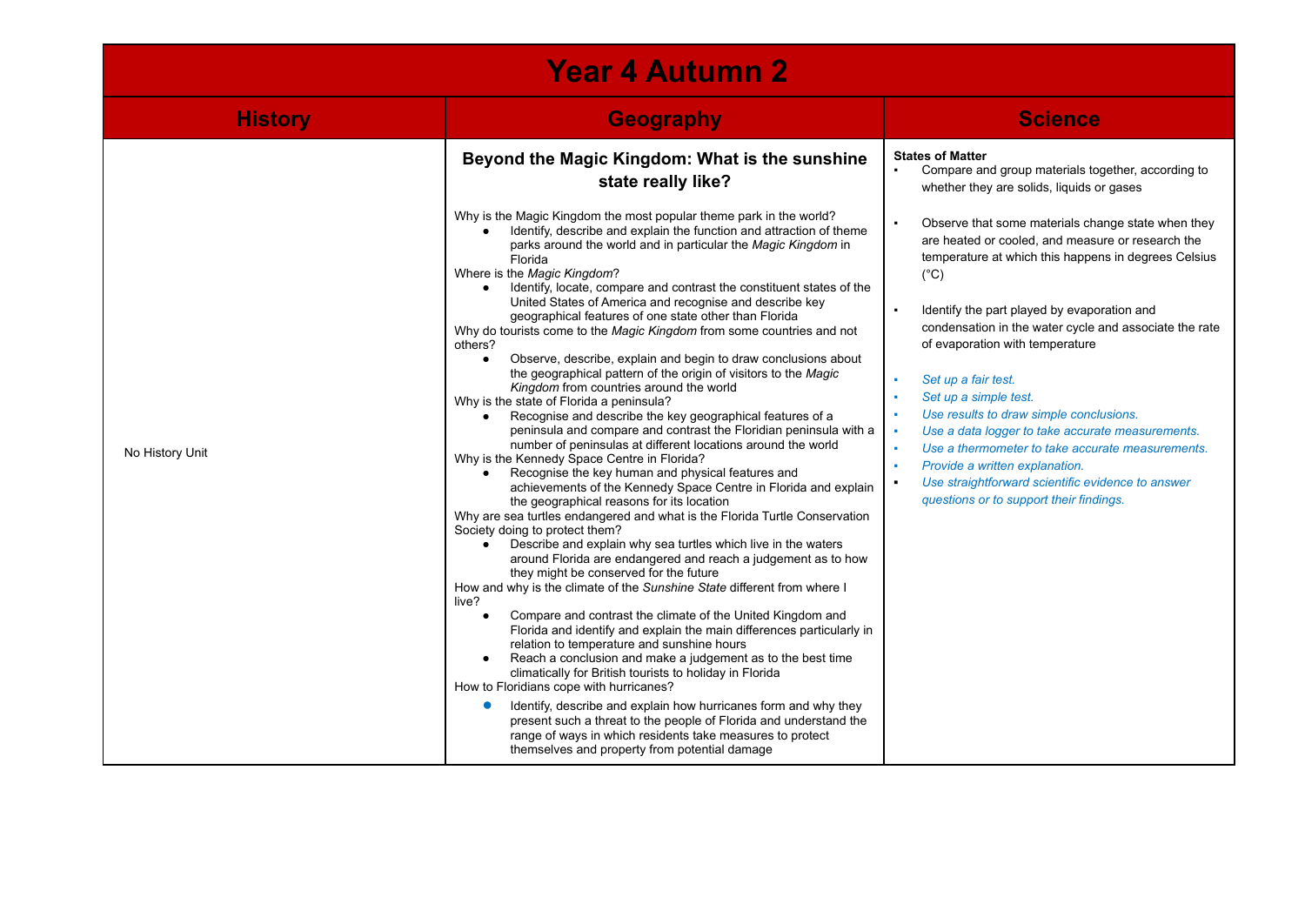| <b>Year 4 Autumn 2</b> |                                                                                                                                                                                                                                                                                                                                                                                                                                                                                                                                                                          |                                                                                                                                                                                                                                                                                                                                                                                                                                                                                                                                         |                                                                                                                                                                                                                                                                                                                                                                                                                                                                                                                                                                                                                                                                                                                                                                                                                                                                                                                                                                                                                                                                                                                                                                                                        |  |
|------------------------|--------------------------------------------------------------------------------------------------------------------------------------------------------------------------------------------------------------------------------------------------------------------------------------------------------------------------------------------------------------------------------------------------------------------------------------------------------------------------------------------------------------------------------------------------------------------------|-----------------------------------------------------------------------------------------------------------------------------------------------------------------------------------------------------------------------------------------------------------------------------------------------------------------------------------------------------------------------------------------------------------------------------------------------------------------------------------------------------------------------------------------|--------------------------------------------------------------------------------------------------------------------------------------------------------------------------------------------------------------------------------------------------------------------------------------------------------------------------------------------------------------------------------------------------------------------------------------------------------------------------------------------------------------------------------------------------------------------------------------------------------------------------------------------------------------------------------------------------------------------------------------------------------------------------------------------------------------------------------------------------------------------------------------------------------------------------------------------------------------------------------------------------------------------------------------------------------------------------------------------------------------------------------------------------------------------------------------------------------|--|
| <b>Technology</b>      | <b>Computing</b>                                                                                                                                                                                                                                                                                                                                                                                                                                                                                                                                                         | Art                                                                                                                                                                                                                                                                                                                                                                                                                                                                                                                                     | <b>PE</b>                                                                                                                                                                                                                                                                                                                                                                                                                                                                                                                                                                                                                                                                                                                                                                                                                                                                                                                                                                                                                                                                                                                                                                                              |  |
| No technology unit     | <b>Kodu-Sports</b><br>design, write and debug<br>$\bullet$<br>programs that accomplish<br>specific goals, including<br>controlling or simulating<br>physical systems; solve<br>problems by decomposing<br>them into smaller parts<br>use sequence, selection, and<br>$\bullet$<br>repetition in programs; work<br>with variables and various<br>forms of input and output<br>use logical reasoning to explain<br>$\bullet$<br>how some simple algorithms<br>work and to detect and correct<br>errors in algorithms and<br>programs<br>E-Safety education - Cyber<br>Cafe | Colour pigment - paint, inks, pastels,<br>dyes etc and tools to apply colour -<br>brushes, sponges, straws etc<br>.Build on KS1-<br>• Extend exploring colour mixing to<br>applying colour mixing.<br>• Introduce different types of<br>brushes for specific purposes.<br>• Begin to apply colour using<br>dotting, to imitate an artist.<br>• Pointillism – control over<br>coloured dots, so tone and<br>shading is evident<br>· Watery, sea scenes<br><b>Suggested Artists:</b><br>Seurat<br>$\bullet$<br>Art week- alternate years. | <b>Invasion Games Hockey</b><br><b>Invasion Games</b><br>Develop a range and consistency of their skills in<br>$\bullet$<br>the games played.<br>Play in small invasion games using a variety of<br>$\bullet$<br>formations.<br>Understand, use and adapt simple tactics.<br>$\bullet$<br>Play to the rules.<br>$\bullet$<br>Hockey festival.<br><b>Gym Unit 1</b><br><b>Receiving Body Weight</b><br>Understand how different parts are capable of<br>$\bullet$<br>transferring and receiving body weight.<br>Move into and from a range of skills with control<br>$\bullet$<br>and accuracy.<br>Create sequences showing contrasts in shape,<br>$\bullet$<br>speed and level.<br>Move and construct their own apparatus and<br>$\bullet$<br>transfer work safely from the floor.<br><b>Rolling</b><br>Rotate and roll on different body parts.<br>$\bullet$<br>Rotate and roll in different directions showing<br>$\bullet$<br>different shapes, sizes and speeds.<br>Create a sequence with a partner on floor and<br>$\bullet$<br>apparatus using a variety of linking movements.<br>Observe the work of others and make<br>$\bullet$<br>judgements against given criteria.<br>Gymnastic festival. |  |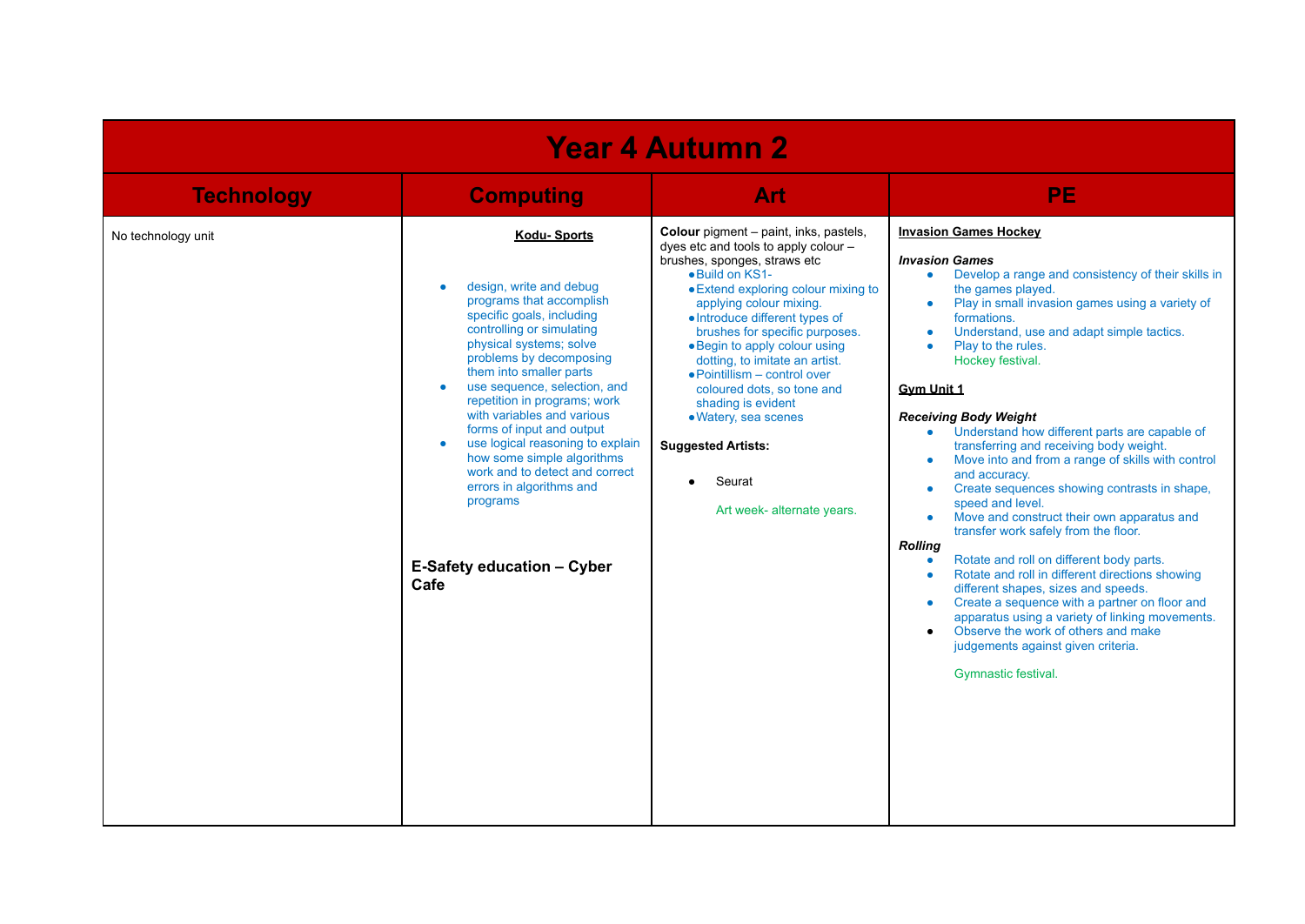| <b>Year 4 Autumn 2</b>                                                                                                                                                                                                                                                                                                                                                                                                                                                                                                                                                                                                                                                                                                                                                                                                                                                                                      |                                                                                                                                                                                                                                                                                                                                                                                                                                                                                                                                                                                                                                                                                                                                                                                                                                                                            |                                                                                                                                                                                                                                                                                                                                                                                                                                                                                                                                                                            |                                                                                                                                                                                                             |  |
|-------------------------------------------------------------------------------------------------------------------------------------------------------------------------------------------------------------------------------------------------------------------------------------------------------------------------------------------------------------------------------------------------------------------------------------------------------------------------------------------------------------------------------------------------------------------------------------------------------------------------------------------------------------------------------------------------------------------------------------------------------------------------------------------------------------------------------------------------------------------------------------------------------------|----------------------------------------------------------------------------------------------------------------------------------------------------------------------------------------------------------------------------------------------------------------------------------------------------------------------------------------------------------------------------------------------------------------------------------------------------------------------------------------------------------------------------------------------------------------------------------------------------------------------------------------------------------------------------------------------------------------------------------------------------------------------------------------------------------------------------------------------------------------------------|----------------------------------------------------------------------------------------------------------------------------------------------------------------------------------------------------------------------------------------------------------------------------------------------------------------------------------------------------------------------------------------------------------------------------------------------------------------------------------------------------------------------------------------------------------------------------|-------------------------------------------------------------------------------------------------------------------------------------------------------------------------------------------------------------|--|
| <b>Music</b>                                                                                                                                                                                                                                                                                                                                                                                                                                                                                                                                                                                                                                                                                                                                                                                                                                                                                                | <b>RE</b>                                                                                                                                                                                                                                                                                                                                                                                                                                                                                                                                                                                                                                                                                                                                                                                                                                                                  | <b>French</b>                                                                                                                                                                                                                                                                                                                                                                                                                                                                                                                                                              | <b>PSHCE</b>                                                                                                                                                                                                |  |
| <b>Trumpet</b><br>The trumpet course is aimed at key stage 2 and contains interactive<br>resources and detailed lesson plans. This is delivered by a North<br>Tyneside Peripatetic teacher.<br>Great Composers - Baroque period -Tudors, The Civil War and<br><b>Revolution</b><br>The Great Composers topic contains classical repertoire from the<br>Medieval Period until the turn of the 21st Century including works by<br>some of the most famous western composers. The collection is<br>intended to provide a range of listening examples, some well known<br>and some less so which can be used for assemblies, to create a<br>positive working environment or as part of your curriculum work.<br>Albinoni-Adagio in G minor<br>٠<br><b>Bach-Brandenburg Concerto No 1</b><br>۰<br><b>Couperin-Les Tricoteuses (The Knitters)</b><br>Children will learn a variety of songs taken from 'Charanga' | <b>Belief</b><br><b>Authority</b><br><b>Expressions of Belief</b><br>Impact of Belief.<br>Note: Whole school approach to<br><b>Christmas/Easter</b><br><b>How and why is Christmas</b><br>celebrated by Christians?<br>How and why is Easter celebrated<br>by Christians?<br><b>Why do Christians call</b><br>Jesus the light of the<br>world?<br>Belief:<br>Developing understanding<br>$\bullet$<br>of the nature of God and<br>key Christian beliefs:<br>Creation, Incarnation,<br>Salvation.<br>Jesus as the Son of God -<br>the significance of the<br>incarnation, ministry, death<br>and resurrection, showing<br>the special nature of Jesus<br>and what this means for<br>Christians today.<br><b>Authority:</b><br>The ministry of Jesus and<br>$\bullet$<br>Christian beliefs about<br>Jesus:<br>Jesus as teacher -<br>$\bullet$<br>including selected parables | Unit 4 - Les Animaux & Nativity<br>Unit<br>Masculine and feminine<br>$\bullet$<br>adjectives<br>Adjectives: colour, size<br>$\bullet$<br>and quality<br>Writing a description of<br>$\bullet$<br>pets<br>Reading and writing an<br>$\bullet$<br>animal colour poem<br>Compare Christmas<br>$\bullet$<br>celebrations in the UK<br>and France<br>Naming, reading and<br>$\bullet$<br>writing vocabulary<br>associated with the<br>Nativity e.g. Noël, La<br>Nativité, Jésus, Marie,<br>Joseph un ange, les<br>bergers, les rois, le<br>bébé, un cadeau, une<br>étoile, etc. | <b>Celebrating Difference</b><br>Judging by appearances<br>Understanding influences<br>Understanding bullying<br>Problem-solving<br>Special me<br>Celebrating difference: how we look<br>Anti-bullying week |  |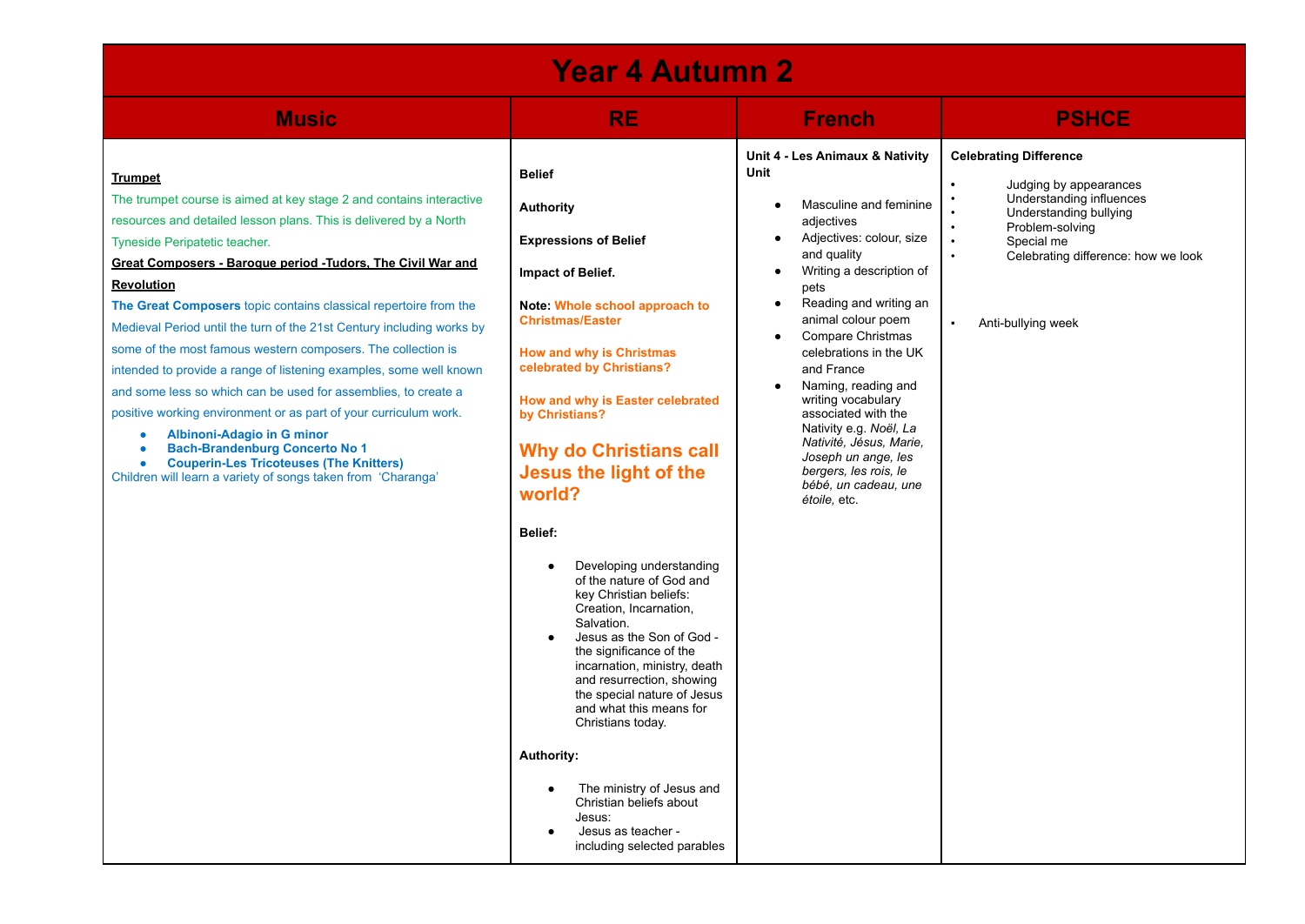| Jesus as miracle worker -<br>$\bullet$<br>healing miracles, nature<br>miracles<br>Jesus having power to<br>$\bullet$<br>change lives e.g. disciples<br>The role of clergy in local<br>$\bullet$<br>and national churches e.g.<br>vicar/minister/pastor/priest/<br>bishop/ Archbishop/Pope.                                                                                                                                                                                                                                                                                                                                                                                                                         |  |
|--------------------------------------------------------------------------------------------------------------------------------------------------------------------------------------------------------------------------------------------------------------------------------------------------------------------------------------------------------------------------------------------------------------------------------------------------------------------------------------------------------------------------------------------------------------------------------------------------------------------------------------------------------------------------------------------------------------------|--|
| <b>Expressions of Belief:</b>                                                                                                                                                                                                                                                                                                                                                                                                                                                                                                                                                                                                                                                                                      |  |
| The significance of<br>$\bullet$<br>rituals/objects/symbols<br>associated with Christian<br>worship, Christmas<br>(including Advent and<br>Epiphany), Easter<br>(including Lent, Holy<br>Week), Pentecost.<br>How church buildings,<br>$\bullet$<br>symbolic objects and<br>actions are used to express<br>beliefs and feelings e.g.<br>liturgical colours, special<br>clothes, cross, candle, the<br>rosary, praying.                                                                                                                                                                                                                                                                                             |  |
| <b>Impact of Belief:</b>                                                                                                                                                                                                                                                                                                                                                                                                                                                                                                                                                                                                                                                                                           |  |
| How belief in God will affect<br>$\bullet$<br>Christians e.g. their belief<br>in life after death, going to<br>church, praying.<br>How Christians today live<br>$\bullet$<br>by a moral code based on<br>the teaching of Jesus (love<br>God and love your<br>neighbour as yourself) and<br>how this is demonstrated<br>through their actions and<br>attitudes by showing love,<br>forgiveness, charity e.g.<br>work of local churches,<br>Christian charities such as<br>CAFOD, Christian Aid,<br>Salvation Army and<br>individuals.<br>How Christians show<br>$\bullet$<br>commitment and belonging<br>to the Christian community<br>e.g. going to worship,<br>voluntary work within the<br>church, giving money. |  |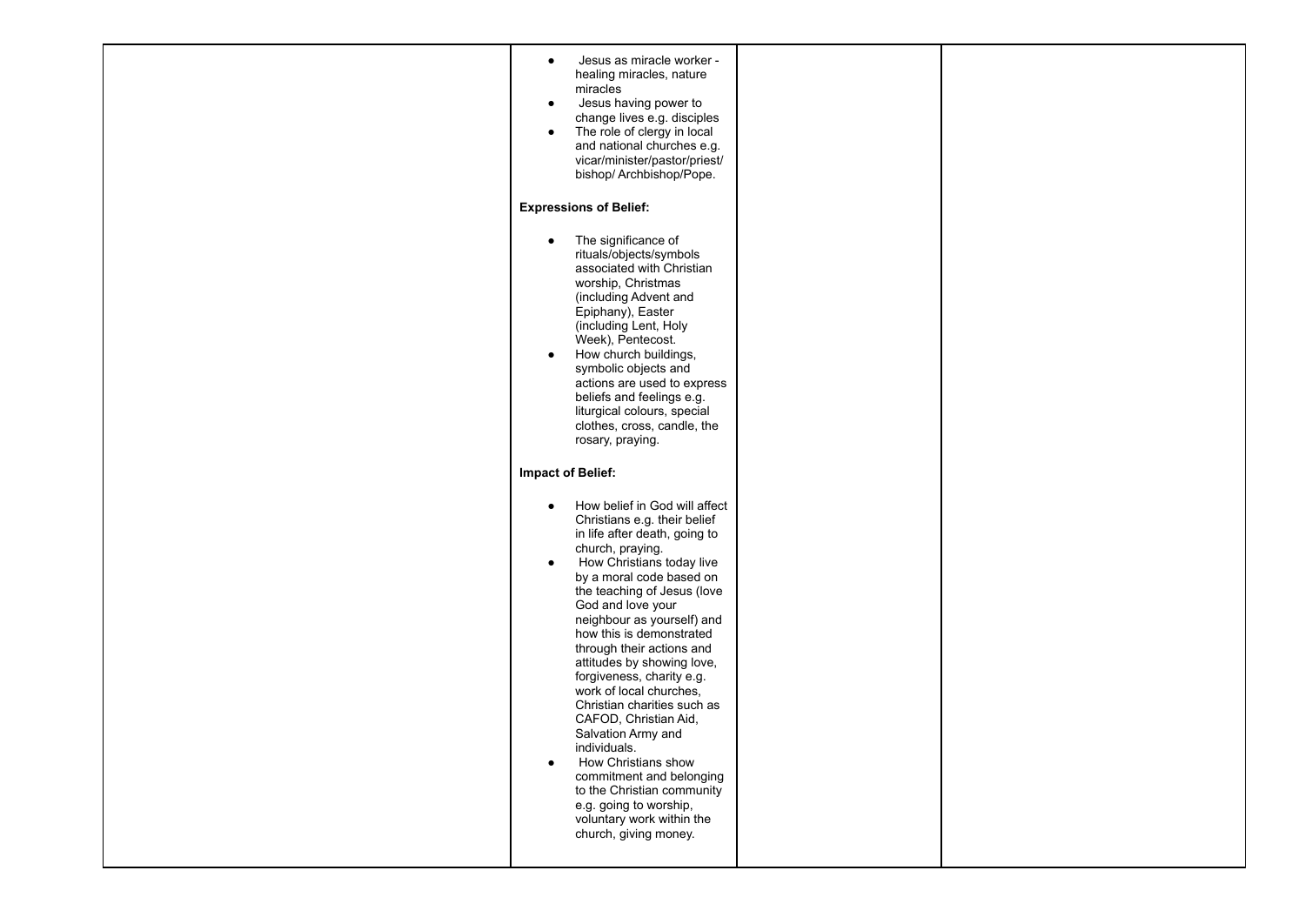| <b>Year 4 Spring 1</b>                                                                                                                                                                                                                                                                                                                                                                                                                                                                                                                                                                                                                                                                                                                                                                                                                                                                                                                                                                                                                                                                                                                                                                                                                                                                                                                                                                                                                                                                                                                                                                                                |                   |                                                                                                                                                                                                                                                                                                                                                                                                                                                                                                                                                                                           |  |
|-----------------------------------------------------------------------------------------------------------------------------------------------------------------------------------------------------------------------------------------------------------------------------------------------------------------------------------------------------------------------------------------------------------------------------------------------------------------------------------------------------------------------------------------------------------------------------------------------------------------------------------------------------------------------------------------------------------------------------------------------------------------------------------------------------------------------------------------------------------------------------------------------------------------------------------------------------------------------------------------------------------------------------------------------------------------------------------------------------------------------------------------------------------------------------------------------------------------------------------------------------------------------------------------------------------------------------------------------------------------------------------------------------------------------------------------------------------------------------------------------------------------------------------------------------------------------------------------------------------------------|-------------------|-------------------------------------------------------------------------------------------------------------------------------------------------------------------------------------------------------------------------------------------------------------------------------------------------------------------------------------------------------------------------------------------------------------------------------------------------------------------------------------------------------------------------------------------------------------------------------------------|--|
| <b>History</b>                                                                                                                                                                                                                                                                                                                                                                                                                                                                                                                                                                                                                                                                                                                                                                                                                                                                                                                                                                                                                                                                                                                                                                                                                                                                                                                                                                                                                                                                                                                                                                                                        | <b>Geography</b>  | <b>Science</b>                                                                                                                                                                                                                                                                                                                                                                                                                                                                                                                                                                            |  |
| Why were the Romans so powerful and what did we<br>learn from them?<br>Why did Emperor Claudius invade Britain?<br>Identify and describe the modern-day countries<br>$\bullet$<br>of Europe and North Africa which formed part of<br>the Roman Empire prior to the invasion of Britain<br>by Emperor Claudius<br>Understand through explanation the motives for<br>Emperor Claudius to invade and occupy Britain<br>in $AD$ 43<br>Why did the Romans almost lose control of Britain? (War<br>with Boudica)<br>Understand through explanation the motives for<br>$\bullet$<br>Emperor Claudius to invade and occupy Britain<br>in $AD$ 43<br>Compare and contrast the armies of Boudica<br>$\bullet$<br>and the British Roman governor Paulinus and<br>predict the likely outcome of their battle and<br>justify their decision<br>Understand through explanation the difference<br>$\bullet$<br>between historical evidence and legends and<br>folklore<br>Why was it so important to Claudia Severa that her friend<br>Sulpicia Lepidina came to visit her?<br>Explain what the content of letters written in the<br>$\bullet$<br>first century tells us about the lives of high-status<br>and wealthy Romans in Britain<br>Why were Claudia and Sulpicia living at Vindolanda?<br>(Hadrian's Wall)<br>Identify and describe the main design features of<br>$\bullet$<br>Hadrian's Wall and explain why it proved<br>necessary for Emperor Hadrian to order its<br>construction in AD 122<br>How do we know so much about the towns the Romans<br>built in Britain?<br>Identify and describe the key features of the | No Geography Unit | All living things and their Habitats<br>Recognise that living things can be grouped in a<br>variety of ways<br>Explore and use classification keys to help group,<br>identify and name a variety of living things in their<br>local and wider environment<br>Recognise that environments can change and<br>that this can sometimes pose dangers to living<br>things.<br>Gather, record, classify and present data in a<br>variety of ways to help in answering questions.<br>Report on findings from enquiries, including oral<br>and written explanations.<br>Zoolab-enrichment session. |  |
| layout of typical Roman towns in Britain and                                                                                                                                                                                                                                                                                                                                                                                                                                                                                                                                                                                                                                                                                                                                                                                                                                                                                                                                                                                                                                                                                                                                                                                                                                                                                                                                                                                                                                                                                                                                                                          |                   |                                                                                                                                                                                                                                                                                                                                                                                                                                                                                                                                                                                           |  |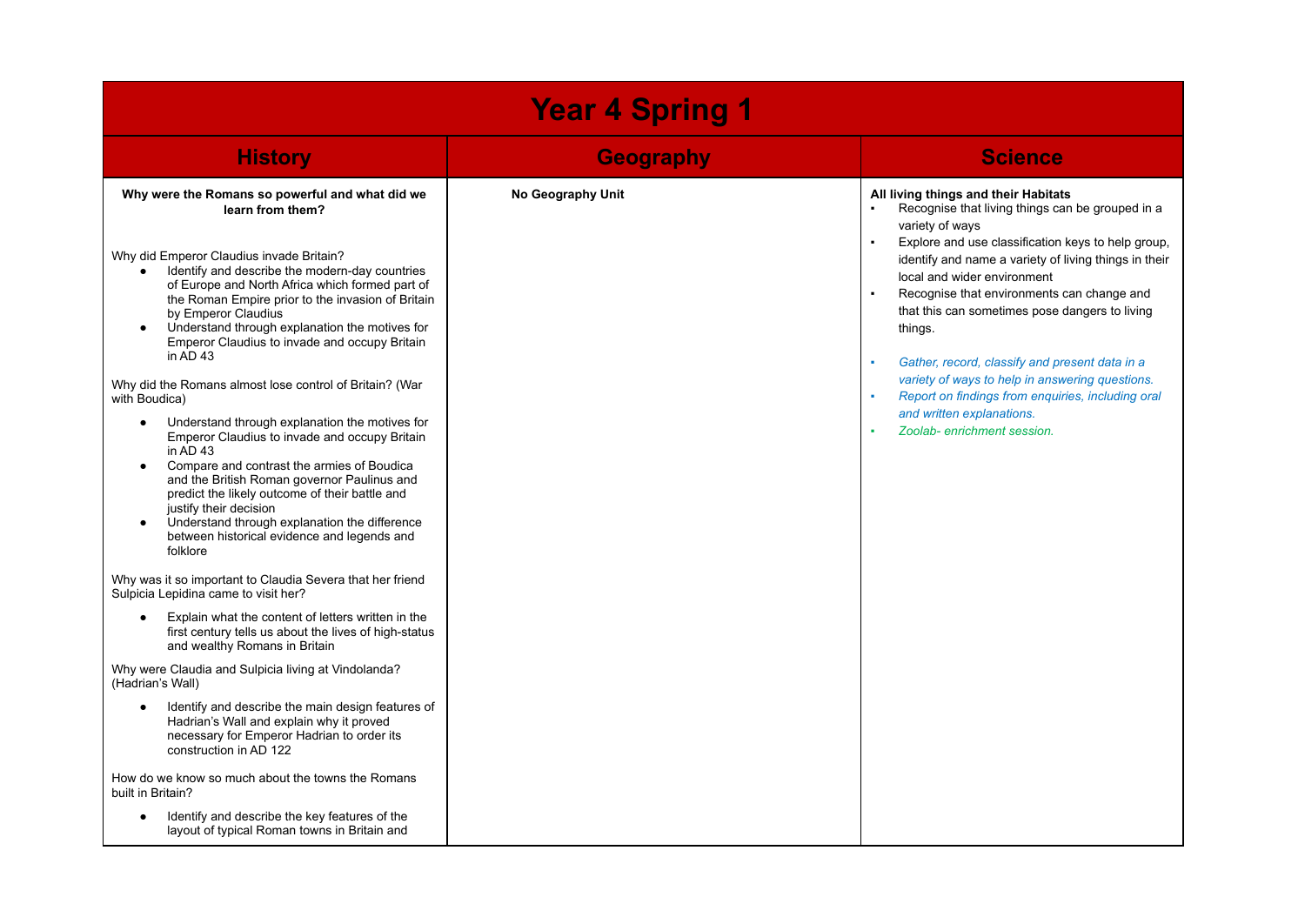| explain why historians know so much about how<br>they were designed and built                                                                                                                                            |  |
|--------------------------------------------------------------------------------------------------------------------------------------------------------------------------------------------------------------------------|--|
| Why did the Romans organise gladiatorial games?<br>Describe what a gladiator was and what<br>occurred at gladiatorial games<br>Explain who ianistae were and why they owned<br>and trained gladiators in private schools |  |

| <b>Year 4 Spring 1</b>                       |  |  |  |
|----------------------------------------------|--|--|--|
| <b>Computing</b><br><b>Technology</b><br>Art |  |  |  |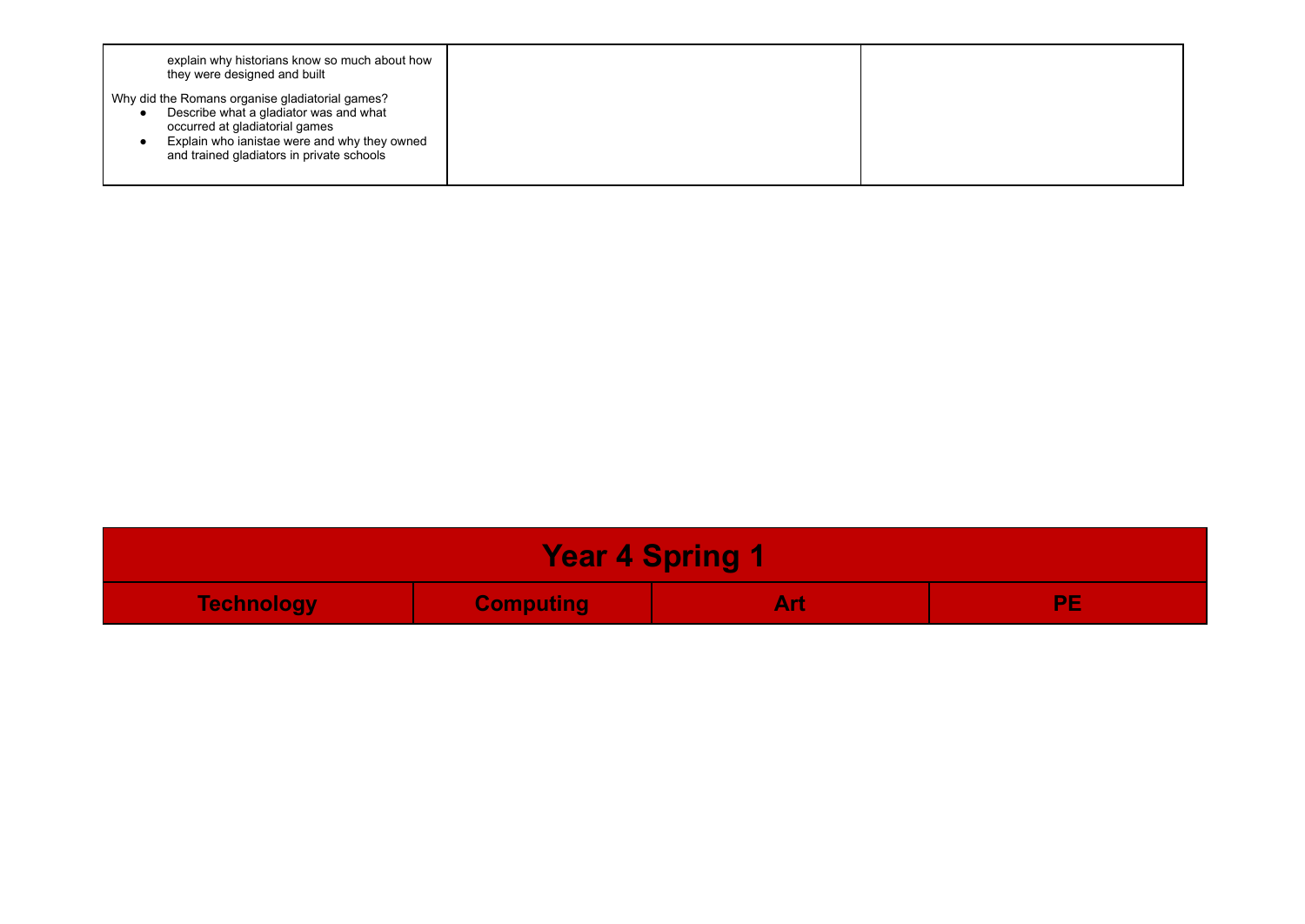| <b>Structures: Pavilions</b><br>In an introduction to pavilion architecture pupils<br>experiment with frame structures before designing<br>their own landscape and pavilion, using a wider<br>range of materials and construction techniques.<br>Design<br>Exploring and designing within a given<br>context/theme.<br>Make<br>Using a range of materials and equipment to create<br>frame structures.<br><b>Evaluate</b><br>Discuss existing pavilions.<br><b>Technical knowledge</b><br>Knowing what a pavilion is.<br>Building on prior knowledge of net structures and<br>broadening knowledge of frame structures.<br>Knowing that architects consider light, shadow and | Programming Robots- Lego NXT<br>design, write and debug programs that<br>accomplish specific goals, including<br>controlling or simulating physical<br>systems; solve problems by<br>decomposing them into smaller parts<br>. use sequence, selection, and<br>repetition in programs; work with<br>variables and various forms of input and<br>output<br>. use logical reasoning to explain how<br>some simple algorithms work and to<br>detect and correct errors in algorithms<br>and programs<br>Programming Technic Lego robots.<br>Building, programming and debugging to<br>make the robot achieve different tasks.<br>Once the children have had the<br>opportunity to experiment and achieve the<br>tasks they can modify the robots to achieve<br>their own objectives. | Texture collage, weaving, threads, fibres,<br>fabrics, surfaces, wood, clay<br>Build on all previous experiences.<br>$\bullet$<br>Start to place more emphasis on<br>$\bullet$<br>observation and design of textural<br>art.<br>Use initial sketches to aid work.<br>$\bullet$<br>Continue experimenting with<br>creating mood, feeling, movement<br>and areas of interest.<br>Discuss different types of<br>fabric/materials<br>Use initial sketches to aid fabric<br>work.<br>3D rainforest box(cross-curricula,<br>DT).<br><b>Suggested Artists</b><br>Henri Rousseau<br>$\bullet$ | Fencing- delivered by access coaching.<br>Fencing festival.<br><b>Dance</b><br>Skipping skills/dance.<br>Develop simple motifs.<br>Use different partner work devices.<br>Perform a dance with two sections A<br>and B.<br>Capture the mood of a dance.<br>Develop an understanding of the<br>individual skills needed for the<br>festival. |
|-------------------------------------------------------------------------------------------------------------------------------------------------------------------------------------------------------------------------------------------------------------------------------------------------------------------------------------------------------------------------------------------------------------------------------------------------------------------------------------------------------------------------------------------------------------------------------------------------------------------------------------------------------------------------------|----------------------------------------------------------------------------------------------------------------------------------------------------------------------------------------------------------------------------------------------------------------------------------------------------------------------------------------------------------------------------------------------------------------------------------------------------------------------------------------------------------------------------------------------------------------------------------------------------------------------------------------------------------------------------------------------------------------------------------------------------------------------------------|---------------------------------------------------------------------------------------------------------------------------------------------------------------------------------------------------------------------------------------------------------------------------------------------------------------------------------------------------------------------------------------------------------------------------------------------------------------------------------------------------------------------------------------------------------------------------------------|---------------------------------------------------------------------------------------------------------------------------------------------------------------------------------------------------------------------------------------------------------------------------------------------------------------------------------------------|
| patterns when designing.                                                                                                                                                                                                                                                                                                                                                                                                                                                                                                                                                                                                                                                      |                                                                                                                                                                                                                                                                                                                                                                                                                                                                                                                                                                                                                                                                                                                                                                                  |                                                                                                                                                                                                                                                                                                                                                                                                                                                                                                                                                                                       |                                                                                                                                                                                                                                                                                                                                             |

| <b>Year 4 Spring</b> |       |                         |               |              |
|----------------------|-------|-------------------------|---------------|--------------|
|                      | Music | DE<br><b>The Common</b> | <b>French</b> | <b>PSHCE</b> |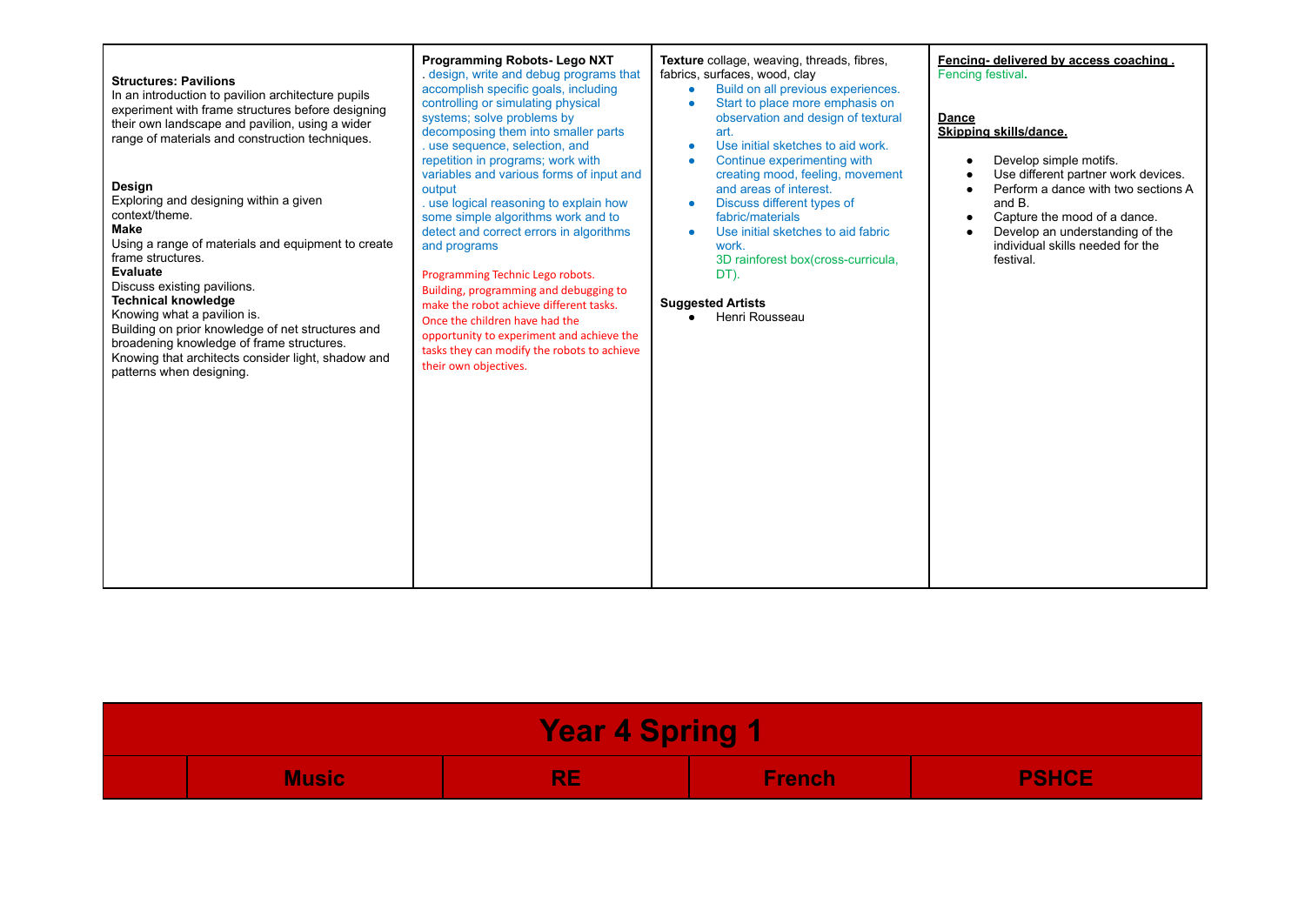| <b>Trumpet</b><br>The trumpet course is aimed at key stage 2 and contains<br>interactive resources and detailed lesson plans. This is<br>delivered by a North Tyneside Peripatetic teacher.<br><b>Great Composers - Baroque period - Tudors. The Civil</b><br><b>War and Revolution</b><br>The Great Composers topic contains classical repertoire<br>from the Medieval Period until the turn of the 21st Century<br>including works by some of the most famous western<br>composers. The collection is intended to provide a range<br>of listening examples, some well known and some less so<br>which can be used for assemblies, to create a positive<br>working environment or as part of your curriculum work.<br><b>Handel-The arrival of the Queen of Sheba</b><br>$\bullet$<br>Children will learn a variety of songs taken from 'The<br>Singing Strategy' and 'Charanga' | <b>Belief</b><br><b>Authority</b><br><b>Expressions of Belief</b><br><b>Impact of Belief.</b><br><b>What do Christians</b><br>believe about Jesus?<br>cont. Spring 2.<br>Belief:<br>Jesus as the Son of God - the significance of the<br>incarnation, ministry, death and resurrection, showing<br>the special nature of Jesus and what this means for<br>Christians today [Incarnation and Salvation].<br>Authority:<br>• The significance of Jesus as the Son of God in<br>Christian belief shown through key events in his life:<br>birth, baptism, temptation, ministry, entry into<br>Jerusalem, arrest, trial, crucifixion, resurrection.<br>• The ministry of Jesus and Christian beliefs about<br>Jesus:<br>o Jesus as teacher - including selected parables<br>o Jesus as miracle worker - healing miracles, nature<br>miracles<br>o Jesus having power to change lives e.g. disciples.<br><b>Expressions of Belief:</b><br>Introduction to diversity of practice in worship in<br>different churches.<br>• Prayer and its importance for Christians, including<br>different types of prayer (adoration, confession,<br>thanksgiving, supplication), The Lord's Prayer,<br>individual prayer, aids to prayer. | Unit 5 - Mon Anniversaire<br>Telling the time to the hour<br>$\bullet$<br>and half hour<br>Daily routines - er verbs<br>$\bullet$<br>Reading and writing a<br>letter about a typical day<br>Numbers 41-60 | <b>Dreams and Goals</b><br>Hopes and dreams<br>Broken dreams<br>Overcoming disappointment<br>Creating new dreams<br>Achieving goals<br>We did it! |
|-----------------------------------------------------------------------------------------------------------------------------------------------------------------------------------------------------------------------------------------------------------------------------------------------------------------------------------------------------------------------------------------------------------------------------------------------------------------------------------------------------------------------------------------------------------------------------------------------------------------------------------------------------------------------------------------------------------------------------------------------------------------------------------------------------------------------------------------------------------------------------------|------------------------------------------------------------------------------------------------------------------------------------------------------------------------------------------------------------------------------------------------------------------------------------------------------------------------------------------------------------------------------------------------------------------------------------------------------------------------------------------------------------------------------------------------------------------------------------------------------------------------------------------------------------------------------------------------------------------------------------------------------------------------------------------------------------------------------------------------------------------------------------------------------------------------------------------------------------------------------------------------------------------------------------------------------------------------------------------------------------------------------------------------------------------------------------------------------------------------|-----------------------------------------------------------------------------------------------------------------------------------------------------------------------------------------------------------|---------------------------------------------------------------------------------------------------------------------------------------------------|
|                                                                                                                                                                                                                                                                                                                                                                                                                                                                                                                                                                                                                                                                                                                                                                                                                                                                                   | Impact of Belief:<br>How Christians show commitment and belonging to the<br>Christian community e.g. going to worship, voluntary<br>work within the church, giving money.                                                                                                                                                                                                                                                                                                                                                                                                                                                                                                                                                                                                                                                                                                                                                                                                                                                                                                                                                                                                                                              |                                                                                                                                                                                                           |                                                                                                                                                   |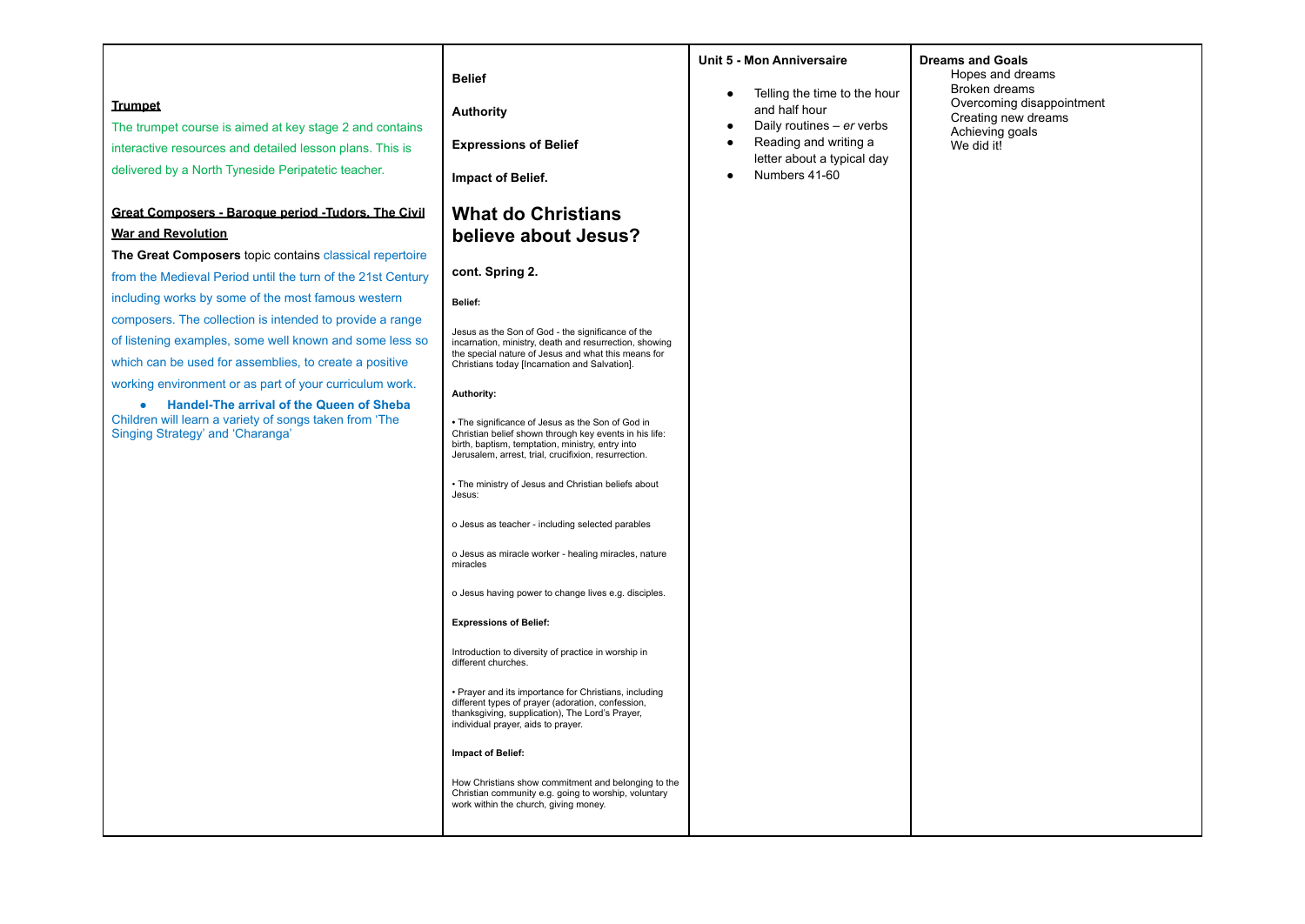| • Commitment shown through life in a monastic<br>community/religious order, becoming a<br>priest/vicar/minister.   |  |
|--------------------------------------------------------------------------------------------------------------------|--|
| . Introduction to how Christian values will affect views<br>on moral issues e.g. the environment, care for others. |  |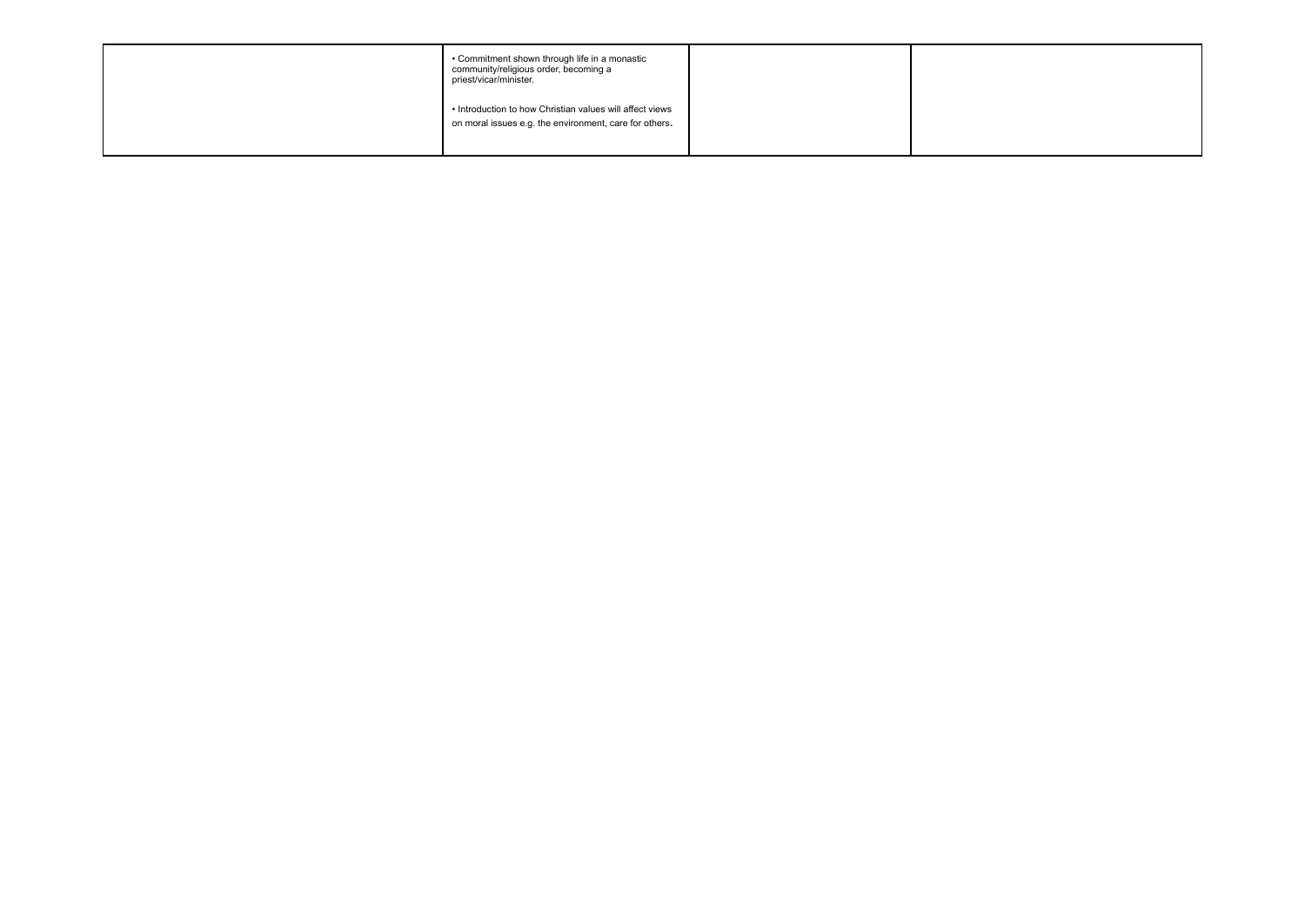| <b>Year 4 Spring 2</b> |                                                                                                                                                                                                                                                                                                                                                                                                                                                                                                                                                                                                                                                                                                                                                                                                                                                                                                                                                                                                                                                                                                                                                                                                                                                                                                                                                                                                                                                                             |                                                                                                                                                                                                                                                                                                                                                                                                                                                                                                                                                                                                                 |  |  |
|------------------------|-----------------------------------------------------------------------------------------------------------------------------------------------------------------------------------------------------------------------------------------------------------------------------------------------------------------------------------------------------------------------------------------------------------------------------------------------------------------------------------------------------------------------------------------------------------------------------------------------------------------------------------------------------------------------------------------------------------------------------------------------------------------------------------------------------------------------------------------------------------------------------------------------------------------------------------------------------------------------------------------------------------------------------------------------------------------------------------------------------------------------------------------------------------------------------------------------------------------------------------------------------------------------------------------------------------------------------------------------------------------------------------------------------------------------------------------------------------------------------|-----------------------------------------------------------------------------------------------------------------------------------------------------------------------------------------------------------------------------------------------------------------------------------------------------------------------------------------------------------------------------------------------------------------------------------------------------------------------------------------------------------------------------------------------------------------------------------------------------------------|--|--|
| <b>History</b>         | <b>Geography</b>                                                                                                                                                                                                                                                                                                                                                                                                                                                                                                                                                                                                                                                                                                                                                                                                                                                                                                                                                                                                                                                                                                                                                                                                                                                                                                                                                                                                                                                            | <b>Science</b>                                                                                                                                                                                                                                                                                                                                                                                                                                                                                                                                                                                                  |  |  |
| (No History Unit)      | Why are jungles so wet and deserts so dry?<br>Why is climate different across the United Kingdom?<br>Observe, describe and explain in basic terms the pattern<br>of climate in the United Kingdom<br>What are the world's climates?<br>Identify, describe and begin to offer reasons for the<br>$\bullet$<br>distribution of different types of climate around the world<br>How do climate graphs help geographers compare the climate of<br>one place with another?<br>Compare and contrast the temperature and rainfall data<br>in different climate graphs to reach conclusions about the<br>climate in different locations in the world<br>Construct a climate graph from temperature and rainfall<br>data for their home location and compare and contrast<br>this with climate graphs of other locations to reach<br>conclusions and make judgements<br>How does the climate affect the plants and animals living in a<br>place?<br>Understand how climate affects both the landscape of<br>different biomes and the plants and animals that can live<br>there<br>Why is the jungle of the Amazon Rainforest so wet and humid?<br>Observe, describe and explain why areas of tropical<br>rainforest such as the Amazon Basin have so much<br>convectional rainfall:<br>Why is Arica the driest inhabited place on Earth?<br>Describe the natural environment of the Atacama Desert and<br>explain why the city of Arica is the driest inhabited place in the<br>world | <b>Animals Including Humans</b><br>Nutrition and Digestion:<br>describe the simple functions of the basic parts of<br>the digestive system in humans<br>identify the different types of teeth in humans and<br>their simple functions<br>Food chains - construct and interpret a variety of<br>food chains, identifying producers, predators and<br>prey.<br>Record findings using labelled diagrams.<br>Use written explanations to report on findings from<br>an enquiry.<br>Identify the correct type of enquiry to answer a<br>question.<br>Set up a comparative test.<br>Use evidence to support findings. |  |  |

## **Year 4 Spring 2**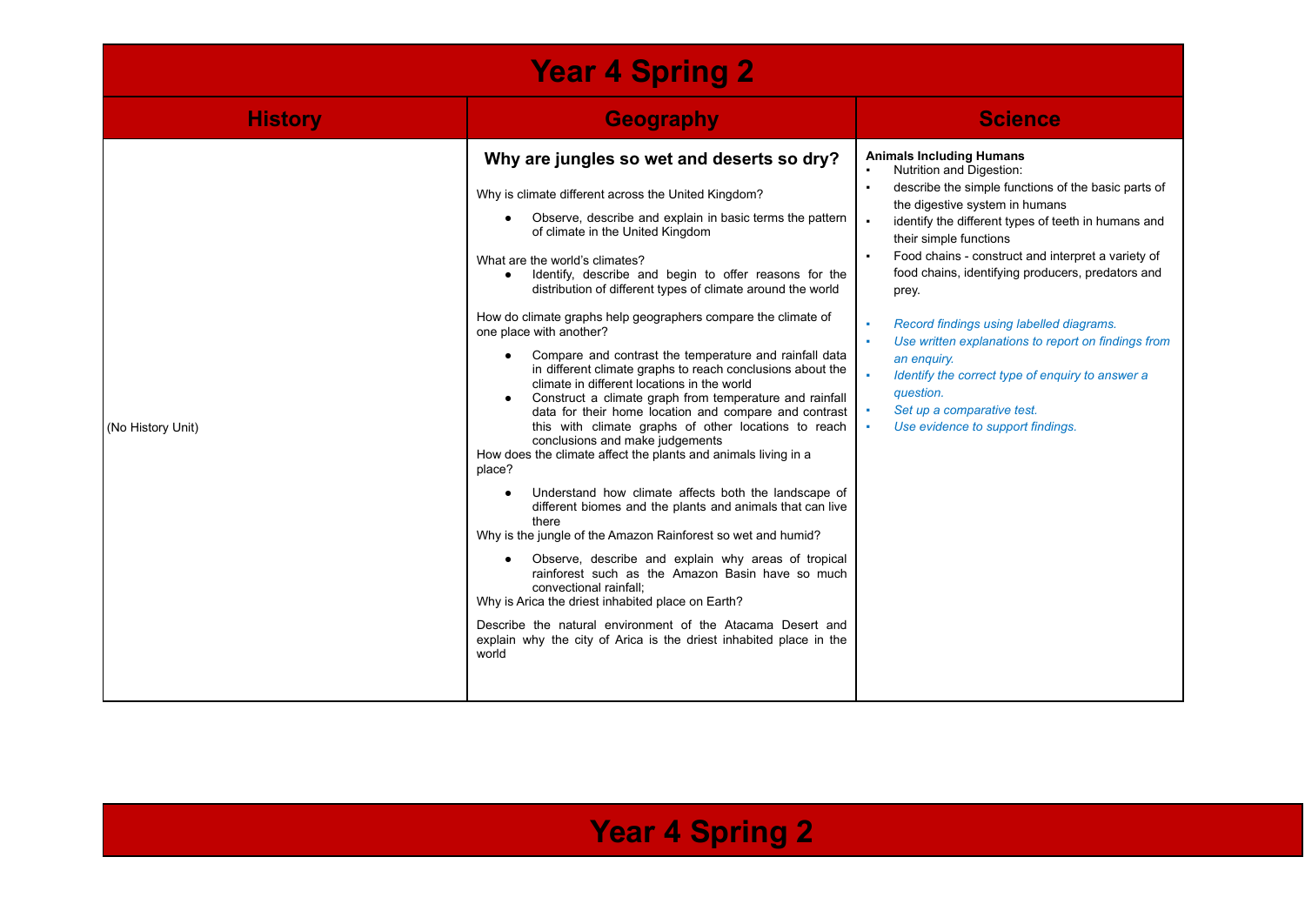| <b>Technology</b>                                                                                                                                                                                                                                                                                                                                                                                                                                                                                                                     | <b>Computing</b>                                                                                                                                                                                                                      | Art                                                                                                                                                                                                                                                                                                                                                                                                                                                                                                                                                                                                                                                                                                                              | PE                                                                                                                                                                                                                                                                                                                                                                                                                                                                                                                                                                                                                                                                                                                                                                                                                                                                                                                                                                                                                                                                                                                                                                                                                                          |
|---------------------------------------------------------------------------------------------------------------------------------------------------------------------------------------------------------------------------------------------------------------------------------------------------------------------------------------------------------------------------------------------------------------------------------------------------------------------------------------------------------------------------------------|---------------------------------------------------------------------------------------------------------------------------------------------------------------------------------------------------------------------------------------|----------------------------------------------------------------------------------------------------------------------------------------------------------------------------------------------------------------------------------------------------------------------------------------------------------------------------------------------------------------------------------------------------------------------------------------------------------------------------------------------------------------------------------------------------------------------------------------------------------------------------------------------------------------------------------------------------------------------------------|---------------------------------------------------------------------------------------------------------------------------------------------------------------------------------------------------------------------------------------------------------------------------------------------------------------------------------------------------------------------------------------------------------------------------------------------------------------------------------------------------------------------------------------------------------------------------------------------------------------------------------------------------------------------------------------------------------------------------------------------------------------------------------------------------------------------------------------------------------------------------------------------------------------------------------------------------------------------------------------------------------------------------------------------------------------------------------------------------------------------------------------------------------------------------------------------------------------------------------------------|
| Food: Adapting a Recipe<br>Pupils adapt a recipe by adding or altering the ingredients and<br>then work in groups to create a final design that falls within a<br>set budget and design brief.<br>Design<br>Working within a design brief.<br>Make<br>Following but adapting a recipe.<br>Preparing food hygienically.<br>Evaluate<br>Discuss flavours identified.<br><b>Technical knowledge</b><br>Understanding the costs behind professional food preparation.<br>Understanding the factors that contribute to the product design. | Digital imagery: Patterns in nature<br>A unit that looks at the beauty of<br>repeating patterns in nature and<br>different methods of recreating these<br>with digital art tools and photo editing<br>E-Safety education - Cyber Café | <b>Form</b><br>3D experience, rigid and malleable<br>materials<br>Plan and develop ideas in<br>$\bullet$<br>sketchbook and make informed<br>choices about media.<br>Model over armature – wire etc.<br>$\bullet$<br>paper mache etc<br>Experienced surface patterns /<br>$\bullet$<br>textures.<br>Work safely, to organize working<br>$\bullet$<br>area and clear away.<br>Discuss own work and work of<br>$\bullet$<br>other sculptors with comparisons<br>made.<br>Space and size. Investigate,<br>$\bullet$<br>analyse and interpret natural and<br>manmade forms of construction.<br>Table tidy.<br><b>Suggested Artists:</b><br>Giles Cenazandotti - uses<br>$\bullet$<br>recycled materials to create<br>animals(sculptor | Net, Court, Wall Games<br><b>Netball</b><br>Introduce basic netball positions/techniques.<br>Aquire and apply shooting techniques.<br>Demonstrate and implement netball rules.<br>Develop netball skills such as marking and footwork.<br>Gym unit(Gail)<br>Q-Receiving Body Weight<br>Understand how different parts are capable of<br>transferring and receiving body weight.<br>Move into and from a range of skills with control<br>$\bullet$<br>and accuracy.<br>Create sequences showing contrasts in shape,<br>$\bullet$<br>speed and level.<br>Move and construct their own apparatus and<br>$\bullet$<br>transfer work safely from the floor.<br>$\bullet$<br>R-Balance leading into change of front and direction<br>Move into and from specific planned balances<br>$\bullet$<br>with an awareness of change of front.<br>Identify and use planned variations in direction.<br>$\bullet$<br>Create a sequence with a partner on floor and<br>$\bullet$<br>apparatus to show changes of front and<br>direction.<br>Observe and describe the movements of others<br>$\bullet$<br>using appropriate language.<br><b>Outdoor and Adventurous Residential Visit to the</b><br><b>Local Authority Residential Centre High Borrans.</b> |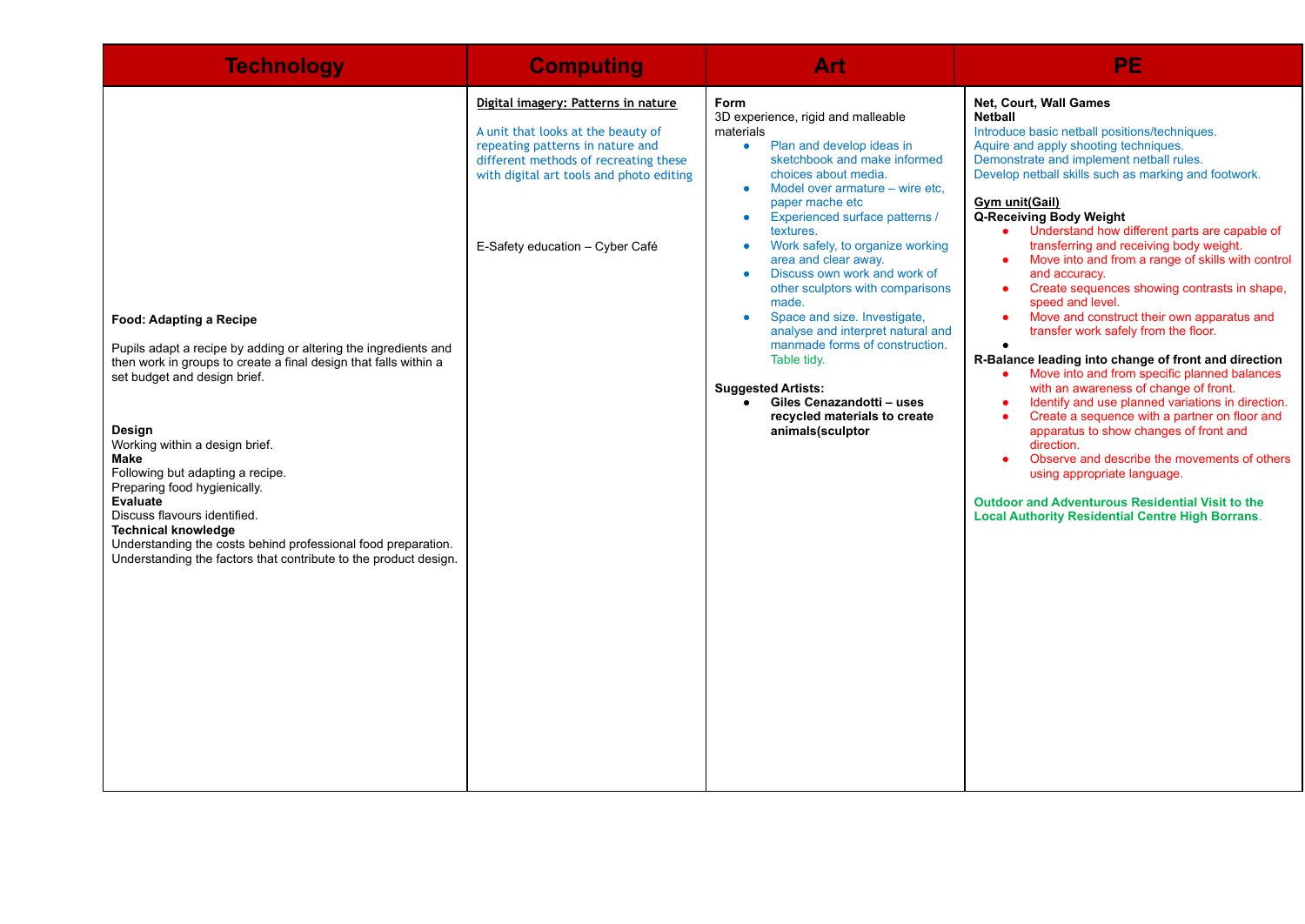| <b>Year 4 Spring 2</b>                                                                                                                                                                                                                                                                     |                                                                                                                                                                                                                                                                                                                                                                                                                                                                                                                                                                                                                                                                                                                                                                                                                                                                                                                                                                                                                                                                                                                                                                                                                                                                                                                                                                        |                                                                                                                                                                                                                                                                                                                                                                     |                                                                                                                                                                               |  |
|--------------------------------------------------------------------------------------------------------------------------------------------------------------------------------------------------------------------------------------------------------------------------------------------|------------------------------------------------------------------------------------------------------------------------------------------------------------------------------------------------------------------------------------------------------------------------------------------------------------------------------------------------------------------------------------------------------------------------------------------------------------------------------------------------------------------------------------------------------------------------------------------------------------------------------------------------------------------------------------------------------------------------------------------------------------------------------------------------------------------------------------------------------------------------------------------------------------------------------------------------------------------------------------------------------------------------------------------------------------------------------------------------------------------------------------------------------------------------------------------------------------------------------------------------------------------------------------------------------------------------------------------------------------------------|---------------------------------------------------------------------------------------------------------------------------------------------------------------------------------------------------------------------------------------------------------------------------------------------------------------------------------------------------------------------|-------------------------------------------------------------------------------------------------------------------------------------------------------------------------------|--|
| <b>Music</b>                                                                                                                                                                                                                                                                               | <b>RE</b>                                                                                                                                                                                                                                                                                                                                                                                                                                                                                                                                                                                                                                                                                                                                                                                                                                                                                                                                                                                                                                                                                                                                                                                                                                                                                                                                                              | <b>French</b>                                                                                                                                                                                                                                                                                                                                                       | <b>PSHCE</b>                                                                                                                                                                  |  |
| Lean on me- 'Charanga' unit<br><b>Trumpet</b><br>The trumpet course is aimed at key stage 2 and contains interactive<br>resources and detailed lesson plans. This is delivered by a North<br>Tyneside Peripatetic teacher.<br>Children will learn a variety of songs taken from 'Charanga' | <b>Belief</b><br><b>Authority</b><br><b>Expressions of Belief</b><br>Impact of Belief.<br>Why is Lent such an important period<br>for Christians?<br>Belief:<br>Introduction to God as Trinity (Father, Son, Holy Spirit):<br>creator God, saving God, powerful God.<br>Jesus<br>• Jesus as the Son of God - the significance of the<br>incarnation, ministry, death and resurrection, showing<br>the special nature of Jesus and what this means for<br>Christians today [Incarnation and Salvation].<br>Authority:<br>The Bible as the sacred book, the 'Big Picture' story of<br>the Bible in showing God's relationship with humanity:<br>Creation and Fall, Incarnation, Salvation; its<br>importance and impact for Christians today.<br>The significance of Jesus as the Son of God in<br>Christian belief shown through key events in his life:<br>birth, baptism, temptation, ministry, entry into<br>Jerusalem, arrest, trial, crucifixion, resurrection.<br>• The ministry of Jesus and Christian beliefs about<br>Jesus:<br>o Jesus as teacher - including selected parables<br>o Jesus as miracle worker - healing miracles, nature<br>miracles<br>o Jesus having power to change lives e.g. disciples.<br><b>Expressions of Belief:</b><br>The significance of rituals/objects/symbols associated<br>with Christian worship, Christmas (including Advent | Unit 5 - Mon Anniversaire<br>Months of the year and<br>$\bullet$<br>festivals<br>Asking someone when<br>$\bullet$<br>their birthday is and saying<br>when their own is<br>Seasons and revision of<br>$\bullet$<br>the weather - writing<br>descriptions of the seasons<br>using months and weather<br>phrases<br>Learning and writing<br>$\bullet$<br>weather poems | <b>Healthy Me</b><br>My friends and me<br>Group dynamics<br>Smoking<br>Fit for life<br>Healthy friendships<br>$\bullet$<br>Celebrating my inner strength and<br>assertiveness |  |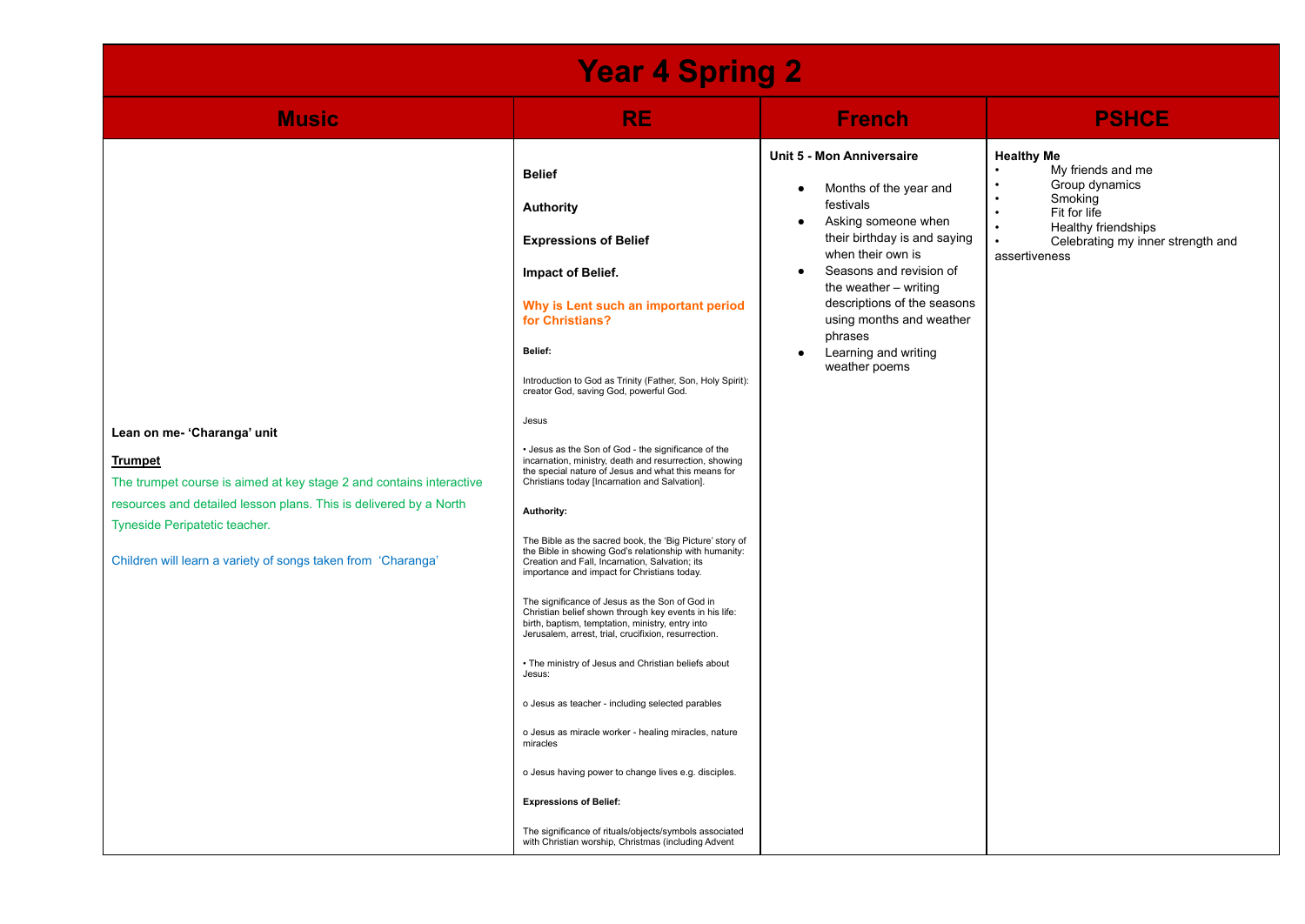| and Epiphany), Easter (including Lent, Holy Week),<br>Pentecost.<br>• How church buildings, symbolic objects and actions<br>are used to express beliefs and feelings e.g. liturgical<br>colours, special clothes, cross, candle, the rosary,<br>praying hands, kneeling, raising hands, statues,<br>banners, windows, altar and pulpit cloths.                    |  |
|-------------------------------------------------------------------------------------------------------------------------------------------------------------------------------------------------------------------------------------------------------------------------------------------------------------------------------------------------------------------|--|
|                                                                                                                                                                                                                                                                                                                                                                   |  |
|                                                                                                                                                                                                                                                                                                                                                                   |  |
| How commitment, belonging and religious identity are<br>expressed through rituals and ceremonies e.g. first<br>communion, confirmation, membership ceremony.                                                                                                                                                                                                      |  |
| Impact of Belief:                                                                                                                                                                                                                                                                                                                                                 |  |
| How belief in God will affect Christians e.g. their belief<br>in life after death, going to church, praying.                                                                                                                                                                                                                                                      |  |
| • How Christians today live by a moral code based on<br>the teaching of Jesus (love God and love your<br>neighbour as yourself) and how this is demonstrated<br>through their actions and attitudes by showing love,<br>forgiveness, charity e.g. work of local churches,<br>Christian charities such as CAFOD, Christian Aid,<br>Salvation Army and individuals. |  |
| • How Christians show commitment and belonging to<br>the Christian community e.g. going to worship,<br>voluntary work within the church, giving money.                                                                                                                                                                                                            |  |
| • Introduction to how Christian values will affect views<br>on moral issues e.g. the environment, care for others.                                                                                                                                                                                                                                                |  |
|                                                                                                                                                                                                                                                                                                                                                                   |  |
|                                                                                                                                                                                                                                                                                                                                                                   |  |
|                                                                                                                                                                                                                                                                                                                                                                   |  |
|                                                                                                                                                                                                                                                                                                                                                                   |  |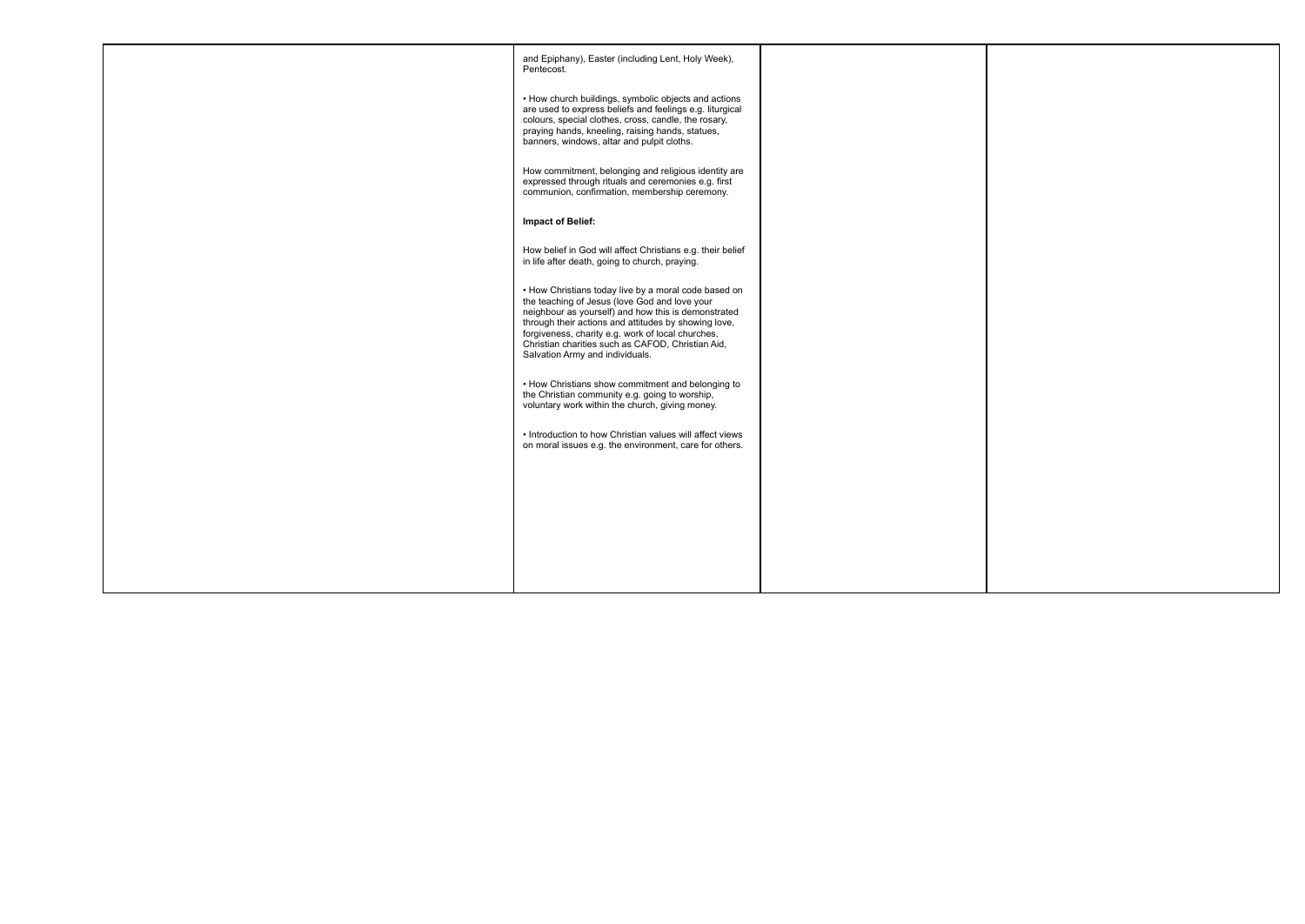|                                                                                                                                                                                                                                                                                                                                                                                                                                                                                                                                                                                                                                                                                                                                                                                                                                                                                                                                                                                                                                                                                                                                                                                                                                                                                                                                                                         | <b>Year 4 Summer 1</b> |                                                                                                                                                                                                                                                                                                                                                                                                                                                                                                                                                                                                                                                                                                                                                                                                                         |
|-------------------------------------------------------------------------------------------------------------------------------------------------------------------------------------------------------------------------------------------------------------------------------------------------------------------------------------------------------------------------------------------------------------------------------------------------------------------------------------------------------------------------------------------------------------------------------------------------------------------------------------------------------------------------------------------------------------------------------------------------------------------------------------------------------------------------------------------------------------------------------------------------------------------------------------------------------------------------------------------------------------------------------------------------------------------------------------------------------------------------------------------------------------------------------------------------------------------------------------------------------------------------------------------------------------------------------------------------------------------------|------------------------|-------------------------------------------------------------------------------------------------------------------------------------------------------------------------------------------------------------------------------------------------------------------------------------------------------------------------------------------------------------------------------------------------------------------------------------------------------------------------------------------------------------------------------------------------------------------------------------------------------------------------------------------------------------------------------------------------------------------------------------------------------------------------------------------------------------------------|
| <b>History</b>                                                                                                                                                                                                                                                                                                                                                                                                                                                                                                                                                                                                                                                                                                                                                                                                                                                                                                                                                                                                                                                                                                                                                                                                                                                                                                                                                          | <b>Geography</b>       | <b>Science</b>                                                                                                                                                                                                                                                                                                                                                                                                                                                                                                                                                                                                                                                                                                                                                                                                          |
| A Local History Study: What is the significance of Whitley Bay Metro Station?<br>Session 1. Intro: What do you know about Whitley bay train station? What would you like to<br>know about Whitley Bay station? Mind mapping with class.<br>Session2. How has the Whitley Bay Metro Station changed from the past?<br>Research, ask questions, use a variety of historical sources. Ipad<br>$\bullet$<br>research.<br>Identify and describe the main external features of Metro Station as it<br>exists today - Discussion and questioning, describe, give reasons,<br>explain.<br>Session 3 and 4. Give a variety of reasons why Whitley Bay makes such a suitable<br>location for the Metro Station<br>Annotated aerial photographs Explain how the history / use of these<br>$\bullet$<br>buildings has changed over time - Oral recount, Explanatory writing,<br>Discussion and questioning, Non-chronological report. Compare and<br>contrast their use over time<br>Show understanding through reasoning and explanation<br>Session 5. Create a timeline, research change of use<br>Children can annotate their timelines. The following questions could<br>$\bullet$<br>be used to inspire further research or group discussion:<br>Why was the site / building important locally?<br>Did any national or international events influence the change over<br>time? | No Geography Unit      | Sound<br>Identify how sounds are made, associating some of<br>$\bullet$<br>them with something vibrating<br>recognise that vibrations from sounds travel through<br>a medium to the ear<br>find patterns between the pitch of a sound and<br>features of the object that produced it<br>find patterns between the volume of a sound and the<br>strength of the vibrations that produced it<br>recognise that sounds get fainter as the distance<br>$\bullet$<br>from the sound source increases.<br>Use a scientific enquiry to answer a question.<br>Set up a simple practical enquiry.<br>Make systematic and careful measurements with a<br>data logger.<br>Report on findings from an enquiry.<br>Identify differences, similarities or changes related to<br>simple scientific ideas.<br>Set up simple fair tests. |
| Who owned the building / site and how did they come to own it?<br>Who looked after it and how?<br>Who used it and why?<br>Using images as evidence in research.<br>Session 6. Presentation (as a table group) to the class of information found about Whitley<br>Bay station.                                                                                                                                                                                                                                                                                                                                                                                                                                                                                                                                                                                                                                                                                                                                                                                                                                                                                                                                                                                                                                                                                           |                        |                                                                                                                                                                                                                                                                                                                                                                                                                                                                                                                                                                                                                                                                                                                                                                                                                         |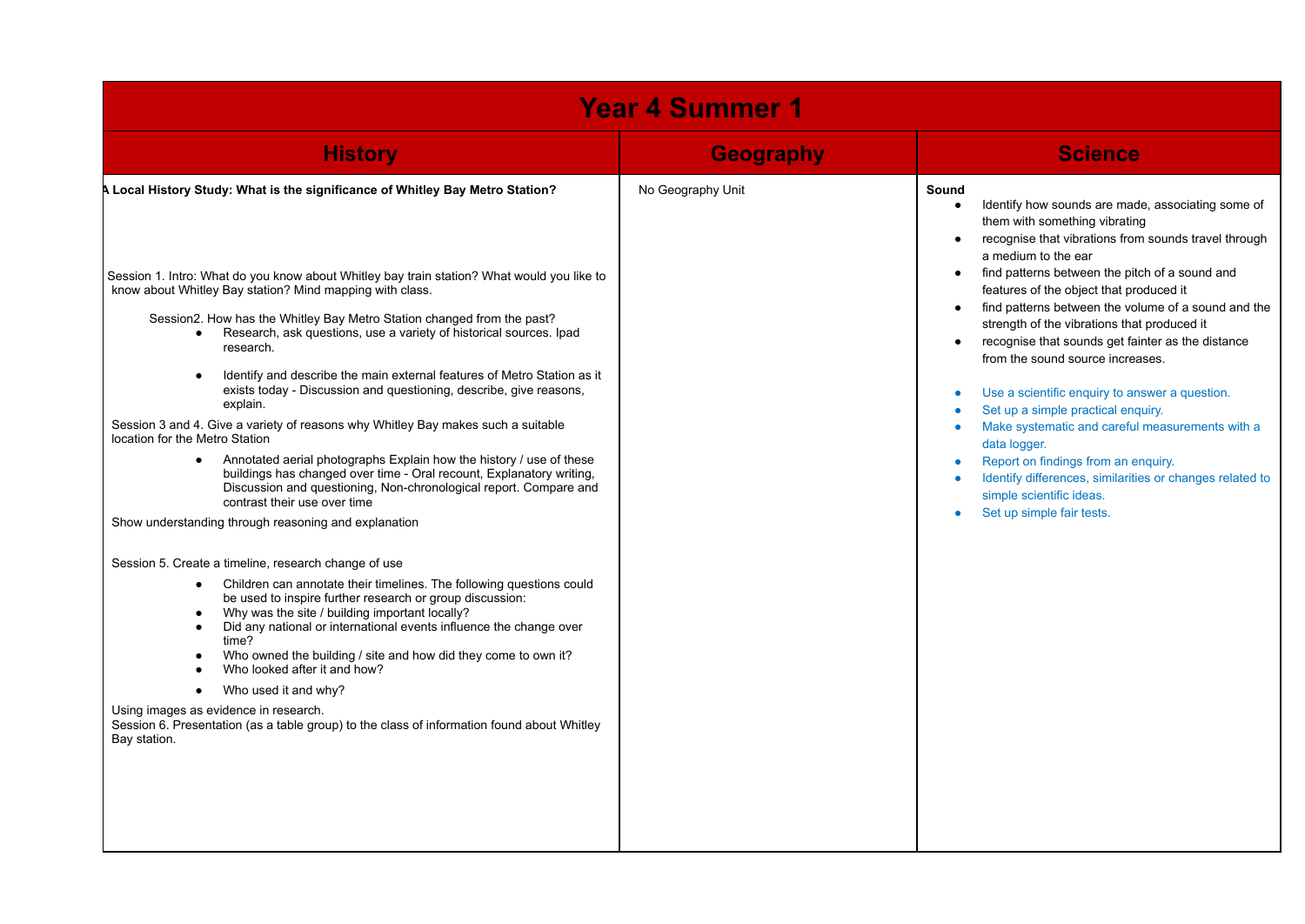| <b>Year 4 Summer 1</b>                                                                                                                                                                                                                                                                                                                                                                                                               |                                                                                                                                                                                                                                             |                                                                                                                                                                                                                                                                                                                                                                                                                                                                                                                                                                                                         |                                                                                                                                                                                                                                                                                                                                                                                                                                                                                                                                                                                                                                                                                                                                                                                                                       |  |
|--------------------------------------------------------------------------------------------------------------------------------------------------------------------------------------------------------------------------------------------------------------------------------------------------------------------------------------------------------------------------------------------------------------------------------------|---------------------------------------------------------------------------------------------------------------------------------------------------------------------------------------------------------------------------------------------|---------------------------------------------------------------------------------------------------------------------------------------------------------------------------------------------------------------------------------------------------------------------------------------------------------------------------------------------------------------------------------------------------------------------------------------------------------------------------------------------------------------------------------------------------------------------------------------------------------|-----------------------------------------------------------------------------------------------------------------------------------------------------------------------------------------------------------------------------------------------------------------------------------------------------------------------------------------------------------------------------------------------------------------------------------------------------------------------------------------------------------------------------------------------------------------------------------------------------------------------------------------------------------------------------------------------------------------------------------------------------------------------------------------------------------------------|--|
| <b>Technology</b>                                                                                                                                                                                                                                                                                                                                                                                                                    | <b>Computing</b>                                                                                                                                                                                                                            | Art                                                                                                                                                                                                                                                                                                                                                                                                                                                                                                                                                                                                     | <b>PE</b>                                                                                                                                                                                                                                                                                                                                                                                                                                                                                                                                                                                                                                                                                                                                                                                                             |  |
| <b>Textiles: Fastenings</b><br>Pupils research different types of fabric<br>fastening before deciding which they want<br>to use in their design for a book sleeve.<br>Design<br>Designing for others and planning production.<br>Make<br>Selecting suitable tools.<br><b>Evaluate</b><br>Researching existing products.<br><b>Technical knowledge</b><br>Understanding stitches and their benefits.<br>Knowing how to use templates. | <b>Manipulating Sound</b><br>A unit that explores a range of web tools for<br>sound and music creation and then explores<br>sound editing; creating radio adverts and<br>audio books, complete with sound effects<br>and atmospheric music. | <b>Printing</b> fingers, hands, vegetables, card,<br>wood, string, lino, clay, polystyrene etc<br>Use sketchbook for recording<br>textures/patterns.<br>Use language appropriate to<br>skill.<br>Interpret environmental and<br>manmade patterns and form<br>Discuss the nature of effects<br>able to modify and adapt print<br>as work progresses.<br>Explores images and recreates<br>texture through deliberate<br>selection of materials<br>wallpaper, string, polystyrene<br>etc.<br>Design and create a printing tile<br>to print wallpaper.<br><b>Suggested Artists</b><br><b>William Morris</b> | Striking and Fielding Games-Rounders.<br><b>Striking and Fielding Games</b><br>Consolidate skills and improve<br>٠<br>technique.<br>Receive a ball from one direction and<br>strike it into or field it from another<br>direction.<br>Develop simple tactics in a game activity.<br>Understand what makes up good<br>technique.<br>Athletics.<br>Consolidate the quality and range of<br>٠<br>techniques they use for their particular<br>activities.<br>Develop their ability to use simple tactics<br>in different situations.<br>Know and describe the short-term effects<br>of exercise on the body.<br>Using a variety of equipment, ways of<br>measuring, timing comparing the<br>effectiveness of different styles of runs<br>jumps and throws.<br>Describe and evaluate the effectiveness<br>of performances. |  |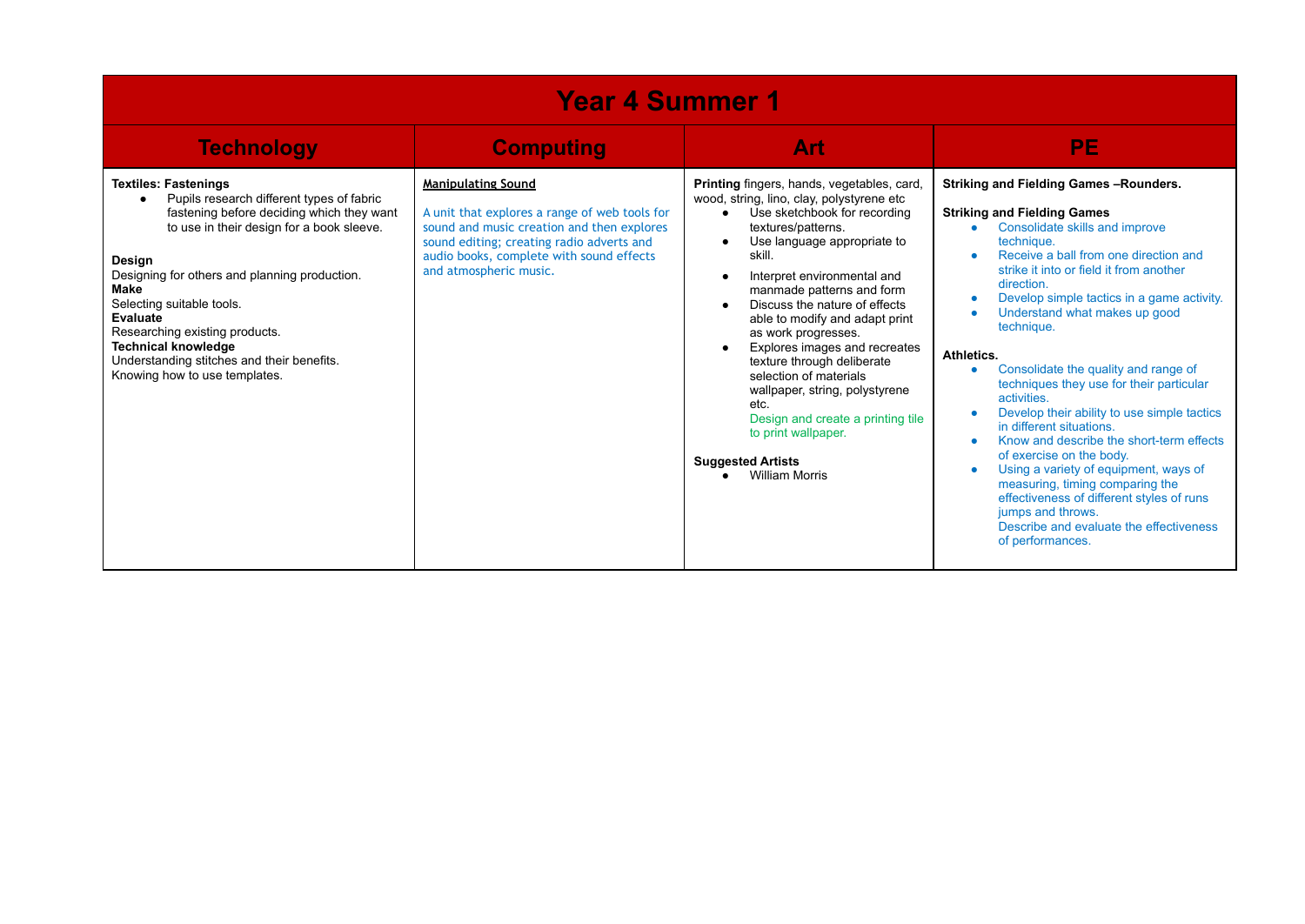| <b>Year 4 Summer 1</b>                                                                                                  |                                                                                                                                                                                                                                                                                                                                                                                                                                                                                                                                                                                                                                                                                                                                                                                                                                                                                                                                                                                                                                                                                                                                                                                                                                                                                                                                                               |                                                                                                                                                                                                                                                                                                     |                                                                                                                                                                                                                 |
|-------------------------------------------------------------------------------------------------------------------------|---------------------------------------------------------------------------------------------------------------------------------------------------------------------------------------------------------------------------------------------------------------------------------------------------------------------------------------------------------------------------------------------------------------------------------------------------------------------------------------------------------------------------------------------------------------------------------------------------------------------------------------------------------------------------------------------------------------------------------------------------------------------------------------------------------------------------------------------------------------------------------------------------------------------------------------------------------------------------------------------------------------------------------------------------------------------------------------------------------------------------------------------------------------------------------------------------------------------------------------------------------------------------------------------------------------------------------------------------------------|-----------------------------------------------------------------------------------------------------------------------------------------------------------------------------------------------------------------------------------------------------------------------------------------------------|-----------------------------------------------------------------------------------------------------------------------------------------------------------------------------------------------------------------|
| <b>Music</b>                                                                                                            | <b>RE</b>                                                                                                                                                                                                                                                                                                                                                                                                                                                                                                                                                                                                                                                                                                                                                                                                                                                                                                                                                                                                                                                                                                                                                                                                                                                                                                                                                     | <b>French</b>                                                                                                                                                                                                                                                                                       | <b>PSHCE</b>                                                                                                                                                                                                    |
| Blackbird 'Charanga unit.<br>Children will learn a variety of songs taken from 'The Singing<br>Strategy' and 'Charanga' | <b>Belief</b><br><b>Authority</b><br><b>Expressions of Belief</b><br>Impact of Belief.<br>Why do people visit a<br><b>Cathedral today?</b><br>Belief:<br>The nature of God as Creator, Just, Ruler, Loving,<br>Holy, Powerful, God who provides and forgives.<br>Shown through metaphors for God (e.g. God as<br>Potter, Father, Rock, Shepherd, Shield) and through<br>stories, symbols, art, icons.<br>• The otherness of God (transcendent) who inspires<br>awe, wonder, devotion.<br>Authority:<br>The role of clergy in local and national churches e.g.<br>vicar/minister/pastor/priest/bishop/ Archbishop/Pope.<br><b>Expressions of Belief:</b><br>The significance of Cathedrals (and other important<br>Christian places in the North East) as a place for<br>worship, pilgrimage and understanding of Christian<br>heritage.<br>· How beliefs are expressed through pilgrimage e.g.<br>to Lourdes, Lindisfarne, Durham Cathedral, Holy<br>Land.<br>Impact of Belief:<br>Commitment shown through life in a monastic<br>community/religious order, becoming a<br>priest/vicar/minister.<br>• Introduction to how Christian values will affect<br>views on moral issues e.g. the environment, care for<br>others The impact of local Christian places of<br>significance (e.g. Tynemouth Priory,<br>Newcastle/Durham Cathedral, Lindisfarne, Jarrow) | Unit 6 - Le Monde<br>Revising the countries<br>$\bullet$<br>surrounding France and<br>giving the location of<br>French towns.<br>Revision of <i>j'habite</i><br>à/j'habite en<br>Question words and<br>$\bullet$<br>asking questions<br>Present tense of verb<br>$\bullet$<br>aller (singular form) | <b>Relationships</b><br>Relationship web<br>Love and loss<br>$\bullet$<br>Memories<br>$\bullet$<br>Are animals special?<br>Special pets<br>$\bullet$<br>Celebrating my relationships with people and<br>animals |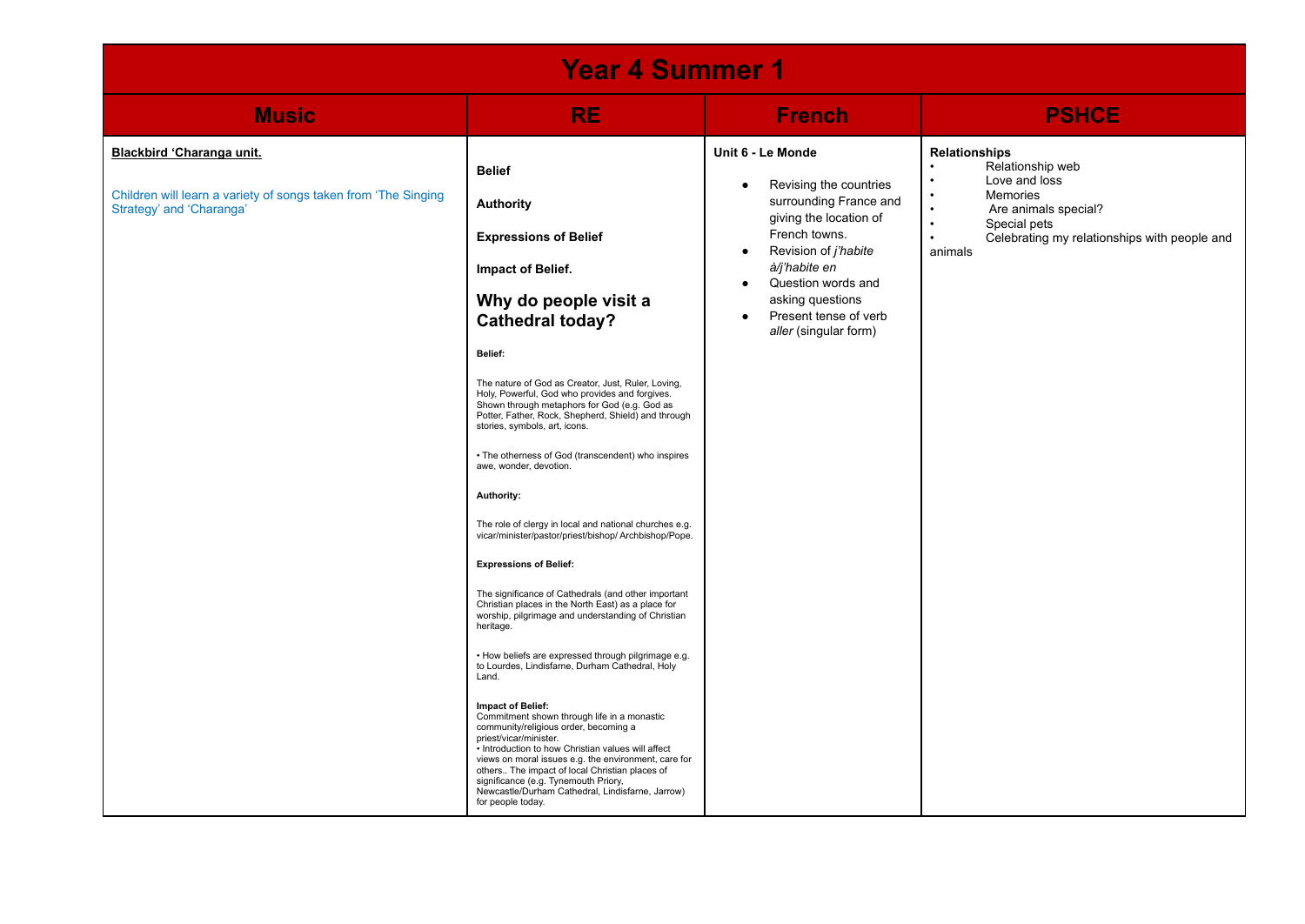| <b>Year 4 Summer 2</b> |                                                                                                                                                                                                                                                                                                                                                                                                                                                                                                                                                                                                                                                                                                                                                                                                                                                                                                                                                                                                                                                                                                                                                                                                                                                                                                                                                                                                                  |                                                                                                                                                                                                                                                                                                                                                                                                                                                                                                                                                                                                                                                                                                                                                                                                                                                                     |  |  |  |
|------------------------|------------------------------------------------------------------------------------------------------------------------------------------------------------------------------------------------------------------------------------------------------------------------------------------------------------------------------------------------------------------------------------------------------------------------------------------------------------------------------------------------------------------------------------------------------------------------------------------------------------------------------------------------------------------------------------------------------------------------------------------------------------------------------------------------------------------------------------------------------------------------------------------------------------------------------------------------------------------------------------------------------------------------------------------------------------------------------------------------------------------------------------------------------------------------------------------------------------------------------------------------------------------------------------------------------------------------------------------------------------------------------------------------------------------|---------------------------------------------------------------------------------------------------------------------------------------------------------------------------------------------------------------------------------------------------------------------------------------------------------------------------------------------------------------------------------------------------------------------------------------------------------------------------------------------------------------------------------------------------------------------------------------------------------------------------------------------------------------------------------------------------------------------------------------------------------------------------------------------------------------------------------------------------------------------|--|--|--|
| <b>History</b>         | <b>Geography</b>                                                                                                                                                                                                                                                                                                                                                                                                                                                                                                                                                                                                                                                                                                                                                                                                                                                                                                                                                                                                                                                                                                                                                                                                                                                                                                                                                                                                 | <b>Science</b>                                                                                                                                                                                                                                                                                                                                                                                                                                                                                                                                                                                                                                                                                                                                                                                                                                                      |  |  |  |
| No history unit        | How can we live more sustainably?<br>What does being sustainable actually mean?<br>Describe and explain using examples what living<br>sustainably means<br>Identify, describe and explain the differences<br>between renewable and non-renewable<br>resources<br>How can we help to make our school more sustainable?<br>Undertake an environmental review of different<br>$\bullet$<br>categories of sustainability at their school and<br>draw up an Action Plan to identify and explain<br>priorities to help the school become more<br>sustainable<br>Why are we seeing more wind and solar farms in the<br>countryside?<br>Understand in basic terms how solar panels and<br>$\bullet$<br>wind turbines generate electricity<br>Identify, describe and offer reasons for how<br>$\bullet$<br>sources of energy used to make electricity in the<br>United Kingdom are changing<br>Explain how electricity is generated in<br>hydroelectric power stations<br>How is sustainable development helping the lapwing out of<br>the red?<br>Understand why creating new habitats for birds is<br>a good example of sustainable development<br>How are solar cookers helping Sunita and her family to live<br>more sustainably?<br>Describe, observe, explain and make a<br>judgement as to why introducing solar cookers in<br>some of the world's poorest countries makes the<br>lives of people more sustainable | <b>Crime Scene Investigators</b><br>This unit allows the children an opportunity to develop and apply their<br>scientific skills and build on prior knowledge.<br>The children are to take the role of a crime scene investigator.<br>Make accurate measurements.<br>Repeat measurements when required.<br>$\bullet$<br>Select equipment to address a question.<br>$\bullet$<br>Identify patterns in observations and use these to draw<br>conclusions.<br>Identify patterns in results in different formats (e.g. bar and line<br>graphs)<br>Explain differences in repeated measurements.<br>Use scientific evidence to draw conclusions.<br>Find patterns in results.<br>Draw conclusions from data shown in a line graph.<br>Evaluate the methods used throughout the previous science<br>investigations.<br>Draw conclusions from all the scientific evidence. |  |  |  |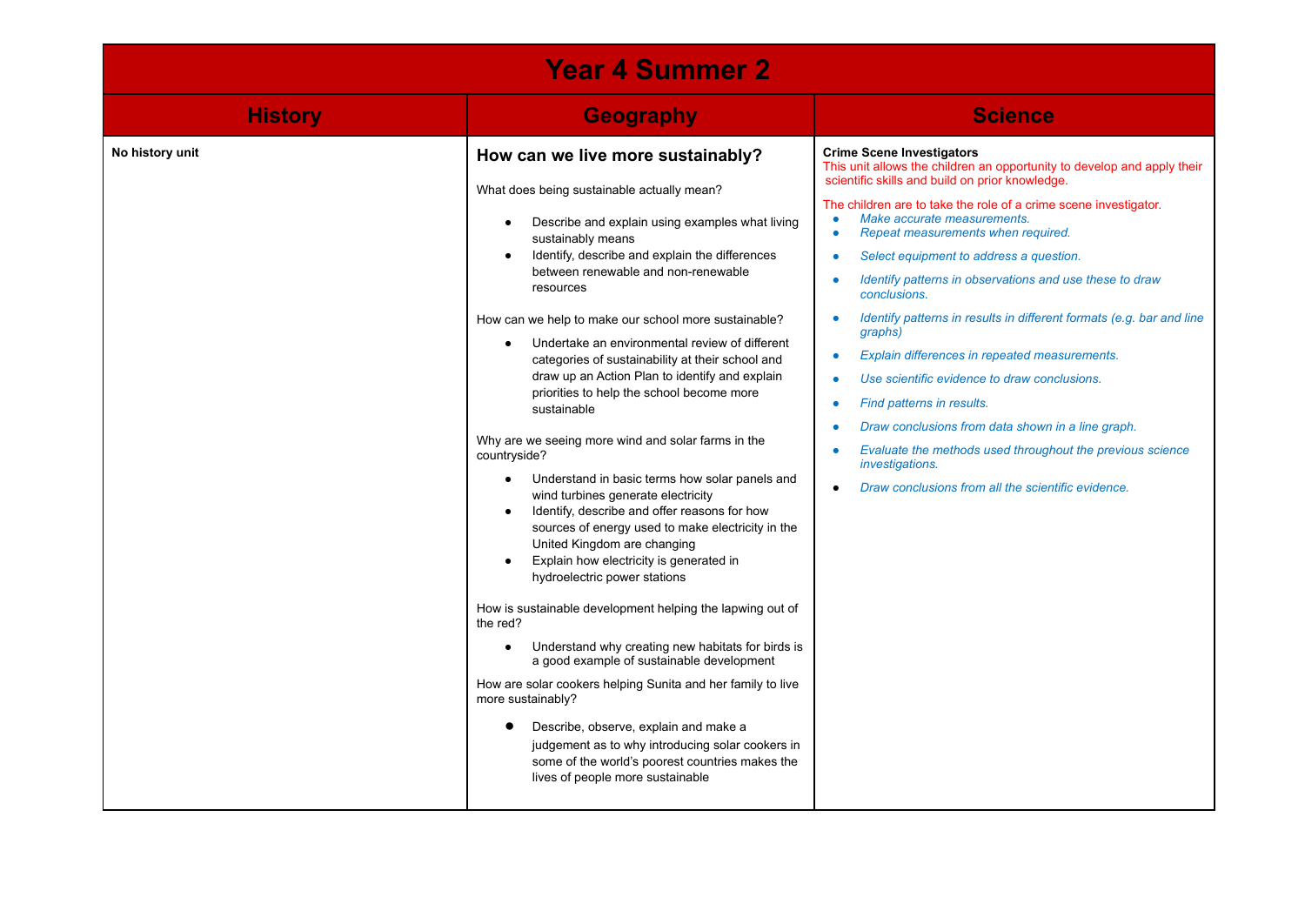| <b>Year 4 Summer 2</b>                                                                                                                                                                                                                                                                                                                                                                                                                                                                                                                                                             |                                                                                                                                                                                                                                                                                                                                    |                                                                                                                                                                                                                                                                                                                                                                                                                                                                                                                                                     |                                                                                                                                                                                                                                                                                                                                                                                                                                                                                                                                                                                                                                                                                                                                     |  |  |
|------------------------------------------------------------------------------------------------------------------------------------------------------------------------------------------------------------------------------------------------------------------------------------------------------------------------------------------------------------------------------------------------------------------------------------------------------------------------------------------------------------------------------------------------------------------------------------|------------------------------------------------------------------------------------------------------------------------------------------------------------------------------------------------------------------------------------------------------------------------------------------------------------------------------------|-----------------------------------------------------------------------------------------------------------------------------------------------------------------------------------------------------------------------------------------------------------------------------------------------------------------------------------------------------------------------------------------------------------------------------------------------------------------------------------------------------------------------------------------------------|-------------------------------------------------------------------------------------------------------------------------------------------------------------------------------------------------------------------------------------------------------------------------------------------------------------------------------------------------------------------------------------------------------------------------------------------------------------------------------------------------------------------------------------------------------------------------------------------------------------------------------------------------------------------------------------------------------------------------------------|--|--|
| <b>Technology</b>                                                                                                                                                                                                                                                                                                                                                                                                                                                                                                                                                                  | <b>Computing</b>                                                                                                                                                                                                                                                                                                                   | <b>Art</b>                                                                                                                                                                                                                                                                                                                                                                                                                                                                                                                                          | <b>PE</b>                                                                                                                                                                                                                                                                                                                                                                                                                                                                                                                                                                                                                                                                                                                           |  |  |
| <b>Electrical Systems: Torches</b><br>Pupils are introduced to electricity and electrical safety<br>before making a simple electrical circuit to create a<br>functioning torch.<br>Design<br>Designing for others.<br><b>Make</b><br>Creating neatly presented work.<br>Making an electrical circuit.<br>Evaluate<br>Evaluating to improve their work.<br>Testing their final products.<br><b>Technical knowledge</b><br>Electricity is energy.<br>Batteries are used to store electricity.<br>Know terminology of: insulator, conductor, L.E.D.,<br>battery, coin cell batteries. | <b>Computational Thinking - Alien</b><br>Contact!<br>An unplugged unit to develop your<br>students into strong computational<br>thinkers by solving a wide range of<br>exciting unplugged problems. Will<br>they be able to solve the<br>problems, earn the trust of an<br>alien species and cement a new<br>galactic friendship?! | Pattern (painted, printed, dyed, rubbed,<br>imprinted, embossed etc.)<br>Consider different types of mark making to<br>make patterns.<br>Look at various well known artists creation of<br>pattern and discuss effect, ie. Gaudi, Matisse,<br>Escher<br>Create their own picture using repeating<br>pattern inspired by above artists.<br><b>Suggested Artists for context work:</b><br>Contemporary North East Artists e.g.<br>John Coatsworth, Anji Allen, Jim<br>Edwards etc<br>hildren create Newcastle scene in the style of<br>above artists. | <b>Striking and Fielding Games</b><br>Cricket.<br>Consolidate skills and improve technique<br>consistently.<br>Receive a ball from one direction and strike it<br>into or field it from another direction.<br>Develop simple tactics in a game activity.<br>Understand what makes up good technique.<br><b>Athletics</b><br>Consolidate and improve the quality, range<br>and consistency of the techniques they used<br>for specific activities.<br>Develop their ability to choose and use simple<br>tactics and strengths in different situations.<br>Describe how the body reacts to different<br>types of activity.<br>Describe and evaluate the effectiveness of<br>performance and recognise aspects that need<br>improving. |  |  |